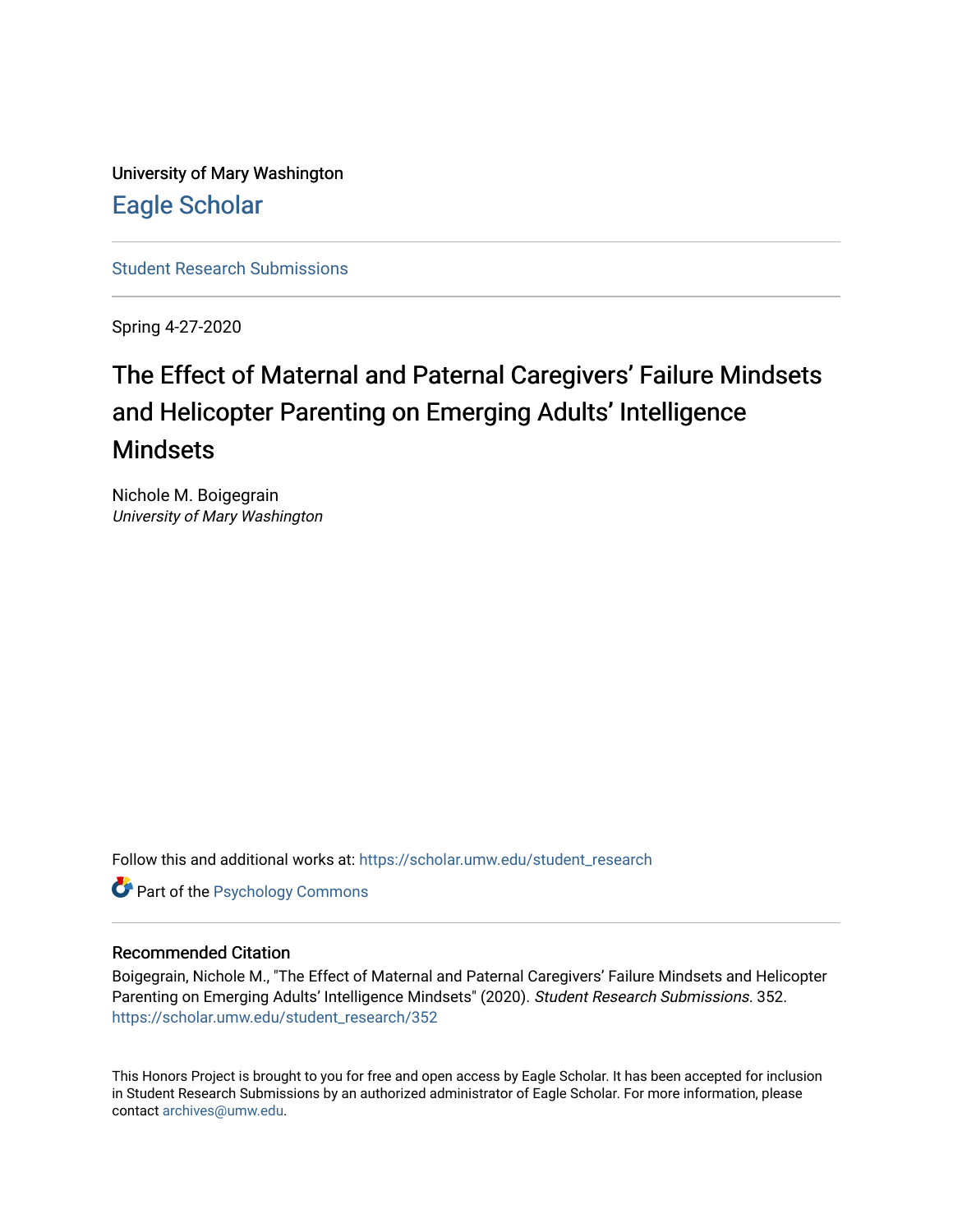# **THE EFFECT OF MATERNAL AND PATERNAL CAREGIVERS' FAILURE MINDSETS AND HELICOPTER PARENTING ON EMERGING ADULTS' INTELLIGENCE MINDSETS**

A senior thesis submitted to the

Department of Psychological Science

of the

University of Mary Washington

In partial fulfillment of the requirements for

Departmental Honors

Nichole M. Boigegrain

April, 2020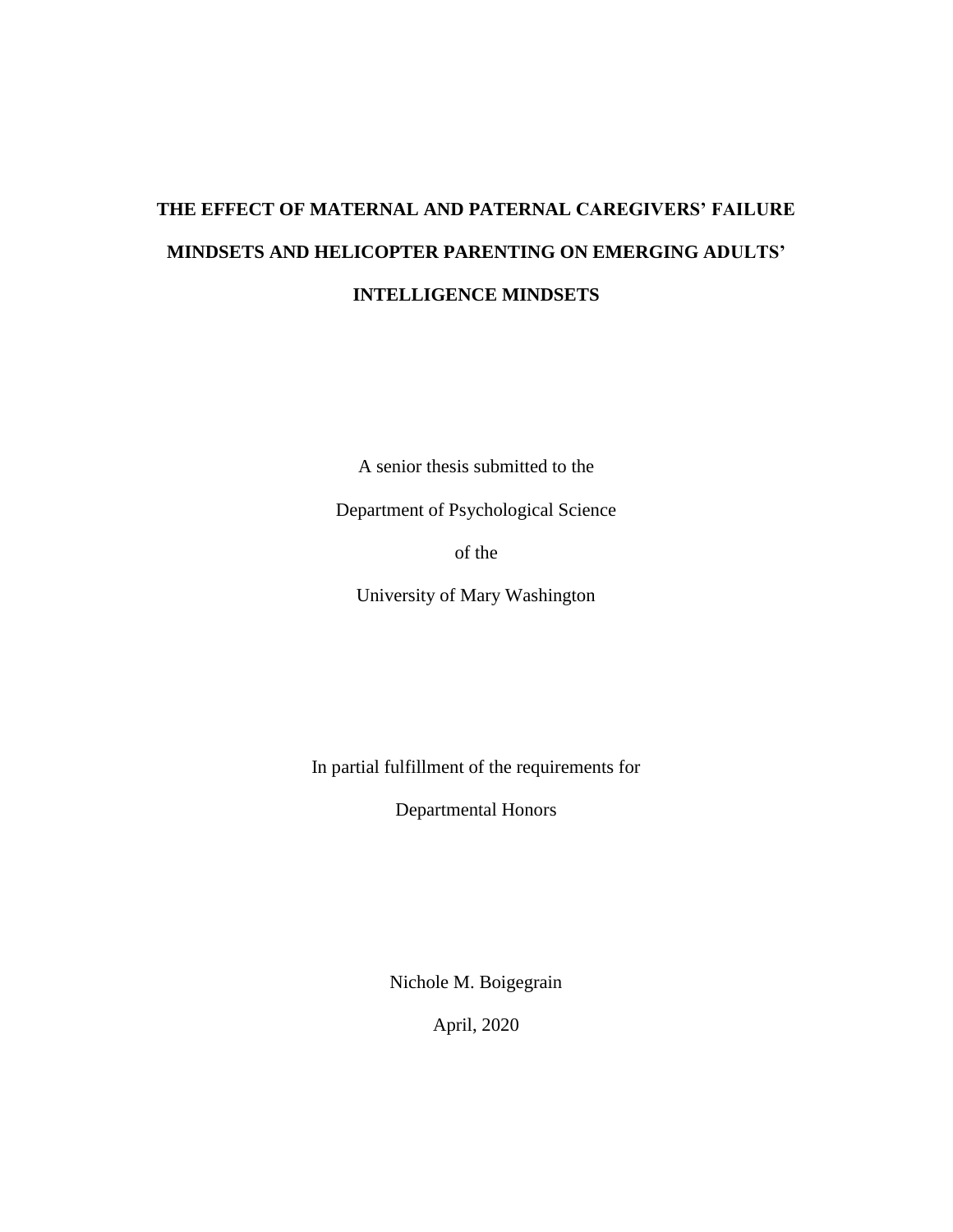This is to certify that the thesis prepared by Nichole M. Boigegrain entitled: "The Effect of Maternal and Paternal Caregivers' Failure Mindsets and Helicopter Parenting on Emerging Adults' Intelligence Mindsets" has been approved by her committee as satisfactory completion of an honors thesis as partial fulfillment for the degree of Bachelor of Science.

Christme McBride

\_\_\_\_\_\_\_\_\_\_\_\_\_\_\_\_\_\_\_\_\_\_\_\_\_\_\_\_\_\_\_\_\_\_

Christine McBride, Ph.D. Professor and Chairperson

Holly Is teluffun

\_\_\_\_\_\_\_\_\_\_\_\_\_\_\_\_\_\_\_\_\_\_\_\_\_\_\_\_\_\_\_\_\_\_

Holly H. Schiffrin, Ph.D. Professor

Mercan Less

\_\_\_\_\_\_\_\_\_\_\_\_\_\_\_\_\_\_\_\_\_\_\_\_\_\_\_\_\_\_\_\_\_\_

Miriam N. Liss, Ph.D. Professor

Lam With \_\_\_\_\_\_\_\_\_\_\_\_\_\_\_\_\_\_\_\_\_\_\_\_\_\_\_\_\_\_\_\_\_\_

Laura C. Wilson, Ph.D. Associate Professor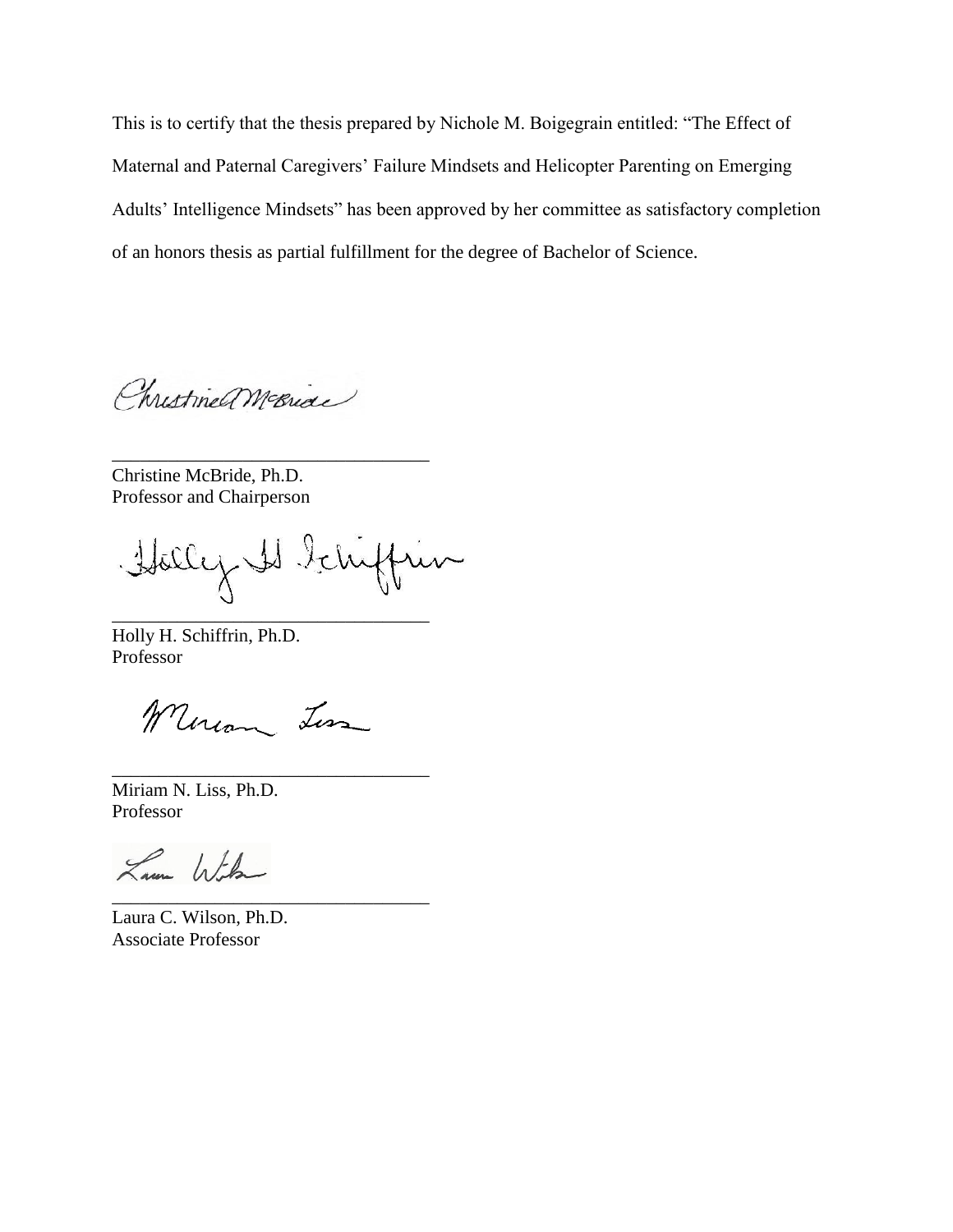The Effect of Maternal and Paternal Caregivers' Failure Mindsets and Helicopter Parenting on

Emerging Adults' Intelligence Mindsets

Nichole Boigegrain

University of Mary Washington

Author Note

Thank you to everyone who participated in the research process and all of Dr. Schiffrin's help.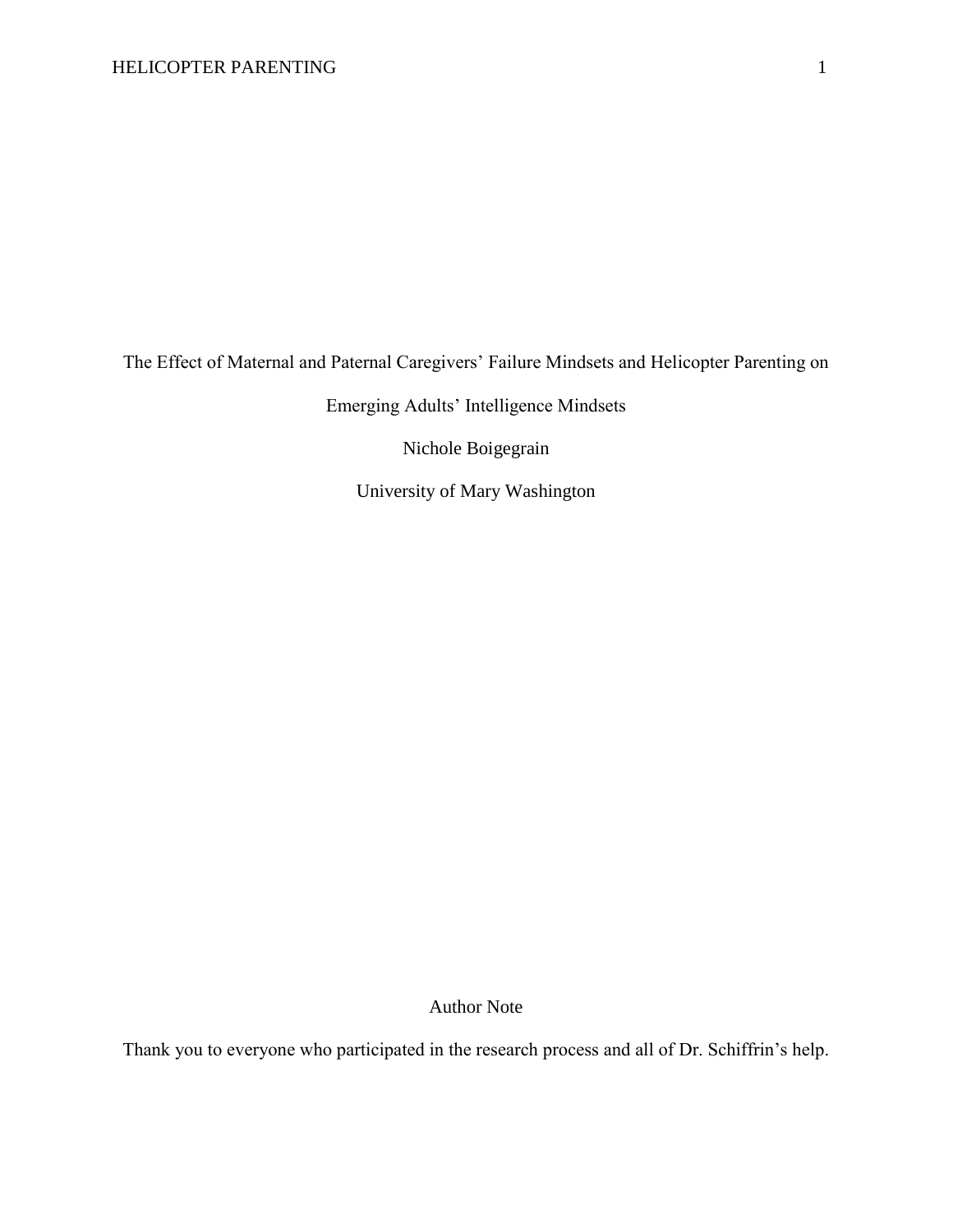#### Abstract

The purpose of this study was to examine whether maternal helicopter parenting and paternal helicopter parenting mediated the relationship between maternal failure mindset and paternal failure mindset and emerging adults' intelligence mindset. Participants were 99 emerging adults between the ages of 17 and 19 who completed an online survey in a location most comfortable for them. I used three measures to determine whether helicopter parenting mediated the relationship between the emerging adults' perception of their maternal and paternal caregivers' failure mindsets and the emerging adults' intelligence mindsets. Helicopter parenting behaviors were found to mediate the relationship between mothers' failure mindsets and their children's intelligence mindsets. When emerging adults reported that their mothers' viewed failure negatively, their mothers engaged in more helicopter parenting behaviors, and they were more likely to have fixed intelligence mindsets. These relationships were not significant for fathers. According to prior research, people with fixed intelligence mindsets tend to cope badly with failure, have little motivation for approaching challenges, and often feel hopeless and question their abilities.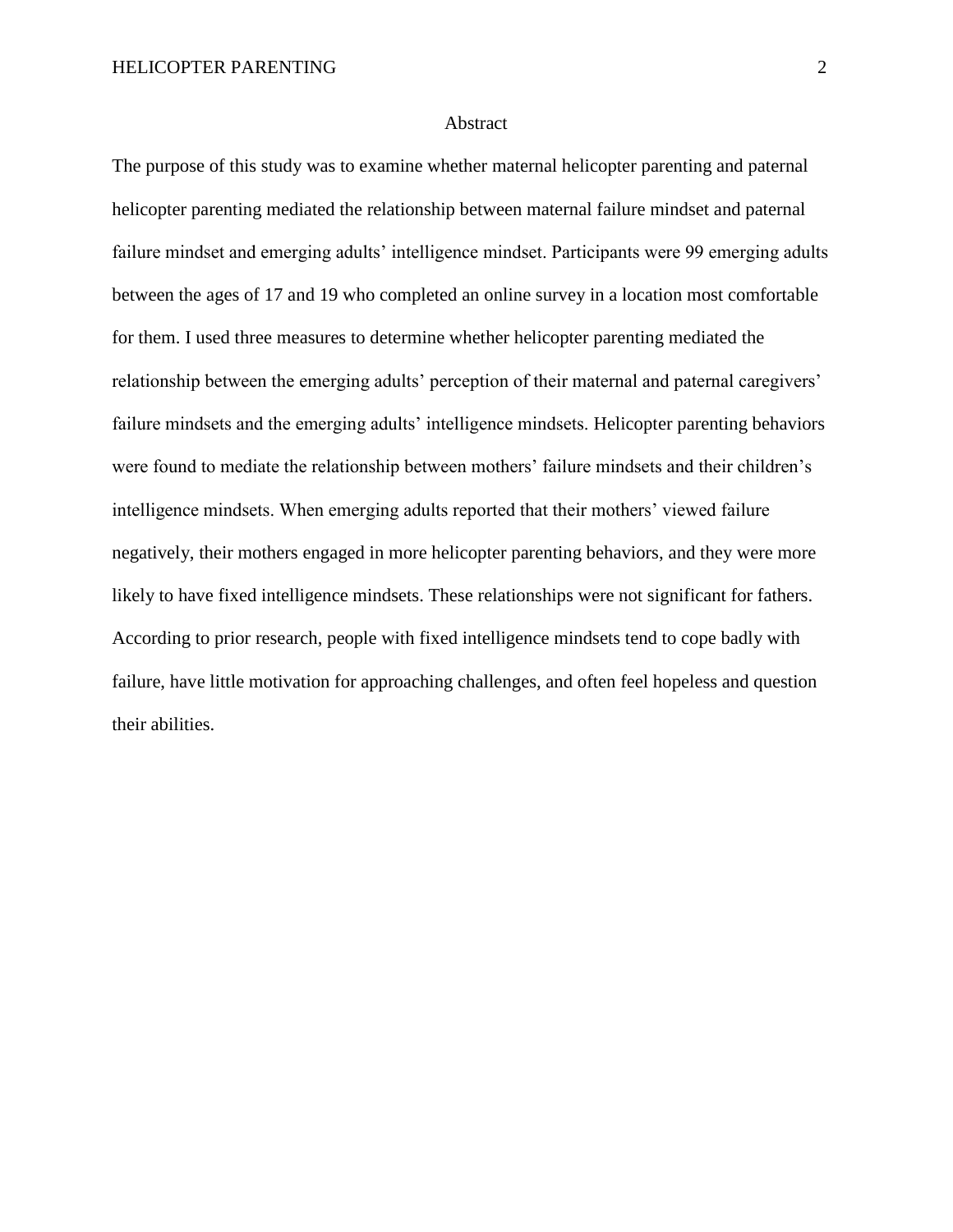The Effect of Maternal and Paternal Caregivers' Failure Mindsets and Helicopter Parenting on Emerging Adults' Intelligence Mindsets

Intelligence mindsets have been established as a strong influencer of how people interpret and react to challenges they face throughout their lifetime. Carol Dweck and others (1995) found that children implicitly view intelligence as something that is either adaptable over time or fixed at birth and that the child's view impacts their motivation, success, reactions to failure, and behavior. Her research has had a profound impact on how children are educated (Aronson et al., 2002; Blackwell et al., 2007; Dweck, 1986; Dweck, 2000; Dweck 2010; Dweck et al., 1995; Dweck & Leggett, 1988; Hong et al., 1999). Because children's intelligence mindsets have been found to impact important outcomes, such as a person's success, it is important to fully understand what leads to the development of intelligence mindsets. While current research has found that the way a child is praised does affect their mindset development (Amemiya & Wang, 2018; Kamins & Dweck, 1999; Mueller & Dweck, 1998; Pomerantz & Kempner, 2013), that relationship does not fully explain the formation of their mindset and, thus, more research is needed to establish additional possible contributors.

Mindset theory states that people have either an incremental or an entity theory of intelligence (Dweck, 1986). Those who have an incremental theory of intelligence believe that their intelligence can grow over time with effort. This belief is known as a growth mindset, and it is linked to many positive outcomes such as seeing failure as an opportunity to learn, persevering during difficult times, pursuing challenges, and increased task satisfaction as well as performance (Dweck, 1986; Dweck & Yeager, 2019; Hong et al., 1999; Li & Bates, 2019). Growth mindsets are also associated with less depressive symptoms (Seabrook, 2017). Perhaps the biggest benefit of having a growth mindset is that when people fail, they believe it is because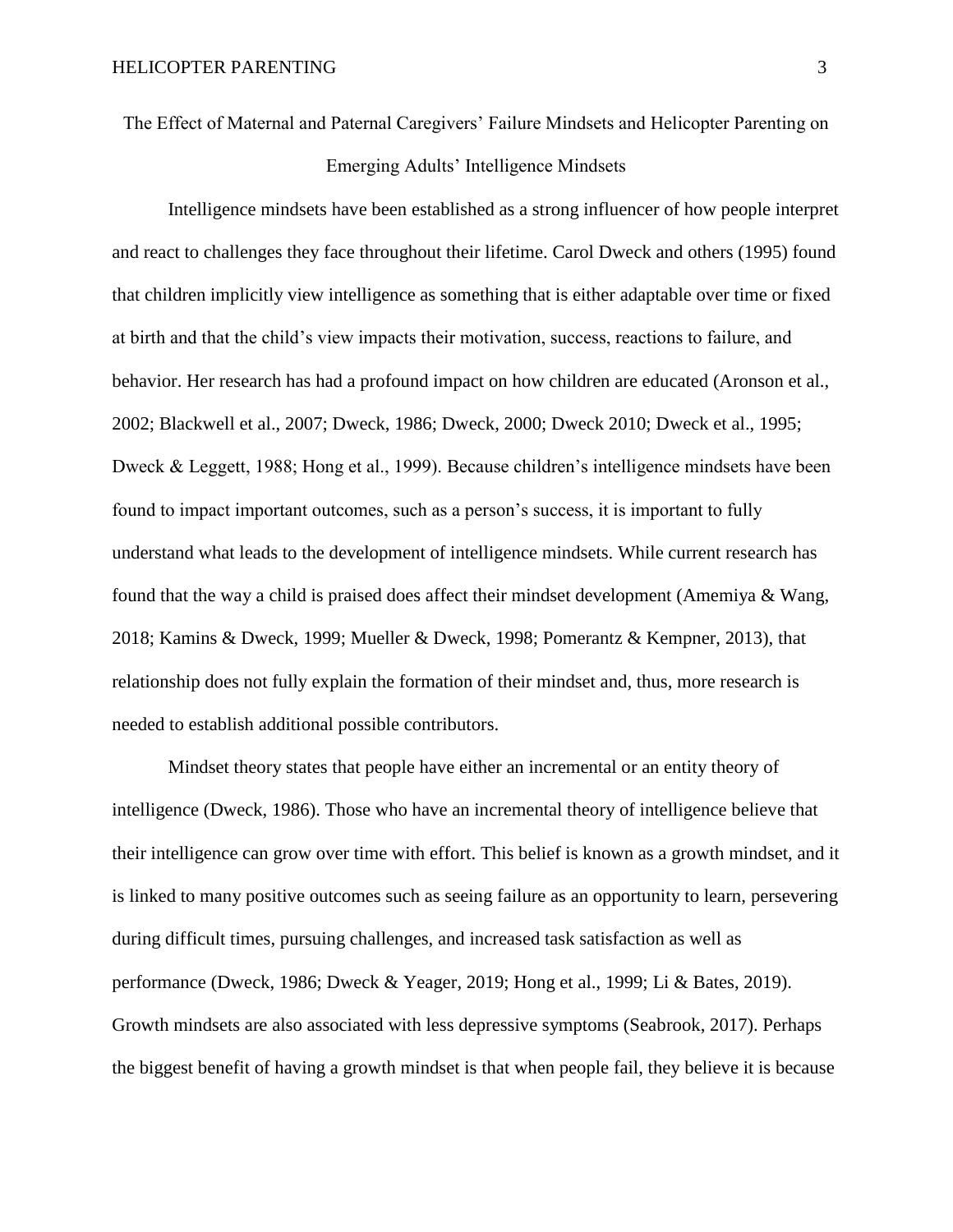they did not put in enough effort rather than thinking that they simply cannot do something or that they are not good enough for the job (Dweck, 1975; Dweck & Reppucci, 1973). As a result, they increase their efforts when conflicts and challenges arise, rather than give up (Diener  $\&$ Dweck, 1978; Dweck, 1986; Dweck & Reppucci, 1973). Increasing their efforts when facing difficulties generally produces better academic outcomes and more task enjoyment than those who give up (Aditomo, 2015; Aronson et al., 2002; Blackwell et al., 2007; Dweck, 1986; Dweck, 2007; Dweck, 2010; Grant & Dweck, 2003; Yeager & Dweck, 2012; Yeager et al., 2019). In contrast, people who often give up when facing challenges are described as having fixed mindsets and are considered to have an entity theory of intelligence, meaning that they see intelligence as an innately fixed trait that cannot be changed. Children with fixed mindsets often participate in inhibitory behaviors when it comes to their social, emotional, and academic development (Dweck, 2000). As previously mentioned, they often give up once difficulties arise and turn away from challenges because they believe any failure they experience is caused by their lack of intellectual ability, something which they believe they have no control over (Dweck, 1986; Dweck et al., 1995; Hong et al., 1999).

Given that growth mindsets are linked to much more positive outcomes than fixed mindsets (Aronson et al., 2002; Blackwell et al., 2007; Diener & Dweck, 1978; Dweck, 1975; Dweck, 2000; Dweck, 2007; Dweck, 2010; Hong et al., 1999), a lot of research has been conducted to determine how to increase the likelihood that a child will develop a growth mindset. One of the things that researchers have examined is whether parents' intelligence mindset predicts their children's intelligence mindsets, but this idea was not consistently supported (Gunderson et al., 2013; Haimovitz & Dweck, 2016; Park et al., 2016). A theory about why parents' intelligence mindsets do not affect their children's is that their beliefs may only be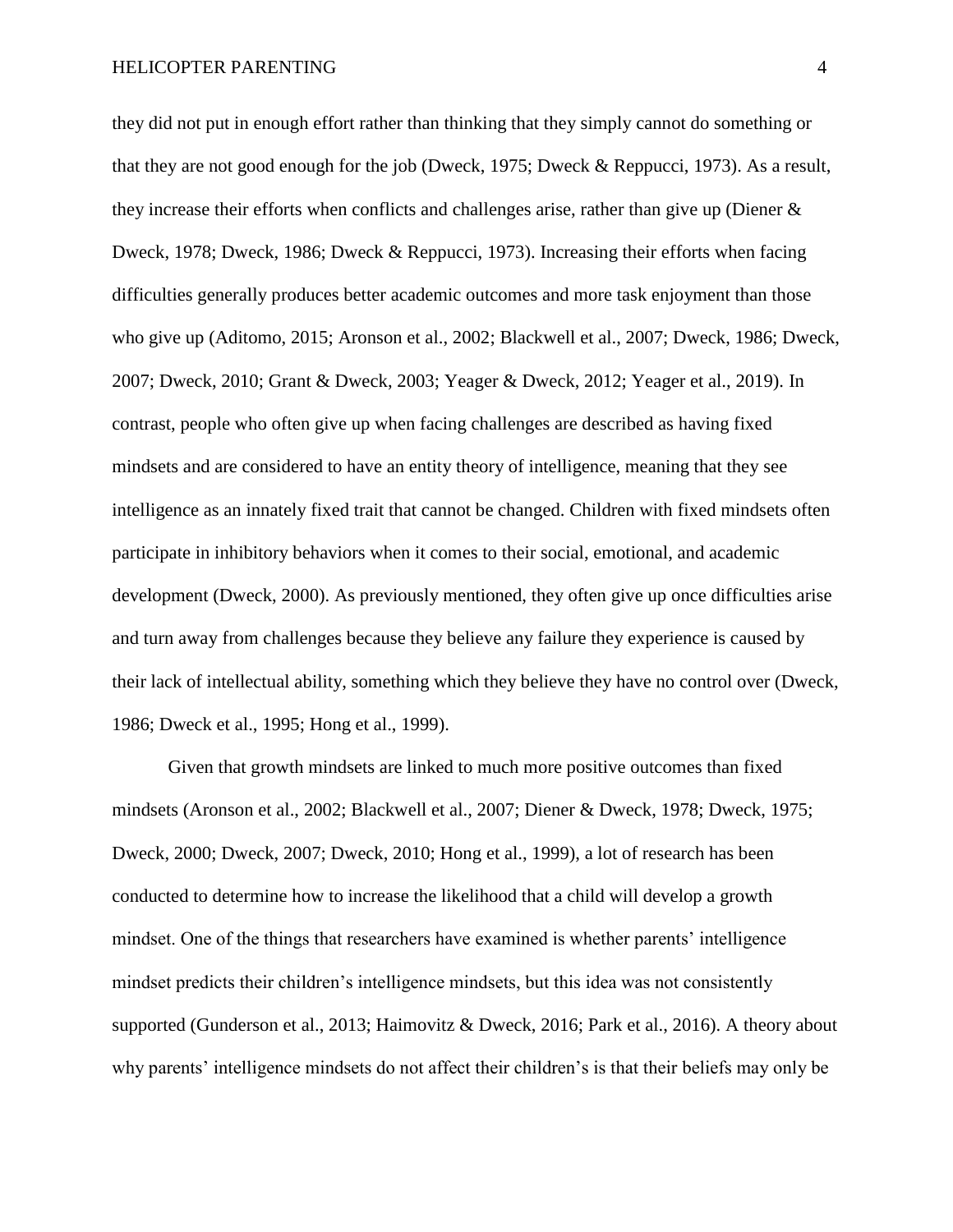demonstrated internally. Due to the internal nature of intelligence mindsets, they may be too much of an abstract concept for their children to observe and, therefore, do not affect their children's views on intelligence (Haimovitz & Dweck, 2016). Researchers have also looked for behaviors that were more observable when adults tried to motivate children after success or failure that could have an impact on a child's intelligence mindset (Haimovitz & Dweck, 2017). They found that parents foster their children's intelligence mindsets by the way they approach praising their children's success. When a parent praises their child's end results in a way that makes it appear that intelligence is constant, such as saying "You're a good girl or boy" or "You're really good at this," they are fostering the development of a fixed mindset (Kamins  $\&$ Dweck, 1999; Pomerantz & Kempner, 2013). When a parent praises their child's effort and process, by saying things like "You must have tried really hard," they are fostering the development of a growth mindset because they are associating success with effort and hard work (Amemiya & Wang, 2018; Haimovitz & Dweck, 2017; Kamins & Dweck, 1999; Mueller & Dweck, 1998).

Previous research has mostly examined how parents praise their children's accomplishments (Kamins & Dweck, 1999; Mueller & Dweck, 1998; Pomerantz & Kempner, 2013), but recently researchers have started to consider how the parents' reactions to their children's failure impacts the children's intelligence mindsets. For example, Moorman and Pomerantz (2010) experimentally assigned mothers to fixed and growth mindsets while watching their children solve test questions. In the entity (fixed) mindset condition, they explained to mothers that children's scores on this test are stable across time, despite the amount of time the child spent studying, while mothers in the incremental (growth) mindset condition were told that children's scores on the test often change, with the score heavily depending on how much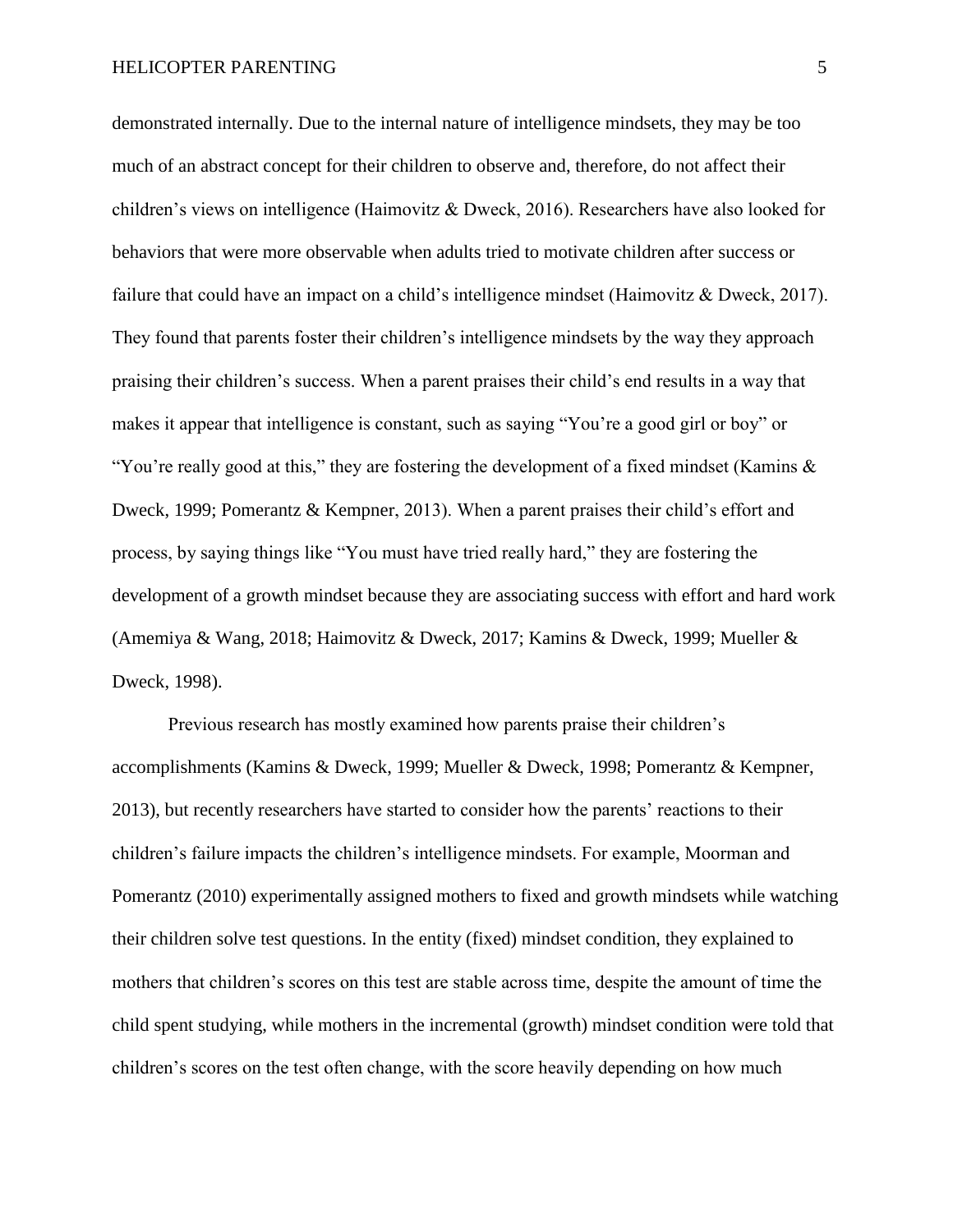#### HELICOPTER PARENTING 6

studying was done. Moorman and Pomerantz saw that mothers who were assigned to the entity mindset condition were more controlling of their children and focused more on the child's outcome rather than process. These mothers also did not provide as much constructive help when their children felt helpless as the mothers who were assigned to the incremental mindset did.

When parents are concerned that their child's failure on a task reflects their child's innate abilities, rather than a lack of the child's effort, parents tend to act in more controlling ways (Moorman & Pomerantz, 2010). Because this reactive behavior is something that children can observe and use to help them understand how their parents view failure (Haimovitz & Dweck, 2016), researchers have started to look at the parent's failure mindset as a possible explanation for intelligence mindset development. A parent who has a failure-is-debilitating mindset may show anxiety and concern about their children's performance, which conveys to their children that failure is unacceptable and should be avoided, resulting in the child internalizing a fixed view of intelligence (Haimovitz & Dweck, 2016). While parents who have a mindset that failureis-enhancing talk to their children about how failure is an opportunity for them to learn from mistakes and further develop their knowledge and skills, fostering their children to develop growth mindsets (Haimovitz & Dweck, 2016).

Previous research has shown that one way a parent can exhibit a failure-is-debilitating mindset is by engaging in helicopter parenting behaviors (Schiffrin, Yost, et al., 2019). Helicopter parenting refers to developmentally inappropriate levels of parent involvement and control in their children's lives, which is often observable through their advice, direction, and help with problem-solving (Padilla-Walker & Nelson, 2012; Segrin et al., 2012). Helicopter parents are so worried about their children's performance that they might inappropriately intervene in their children's lives often in order to prevent them from facing failure. Helicopter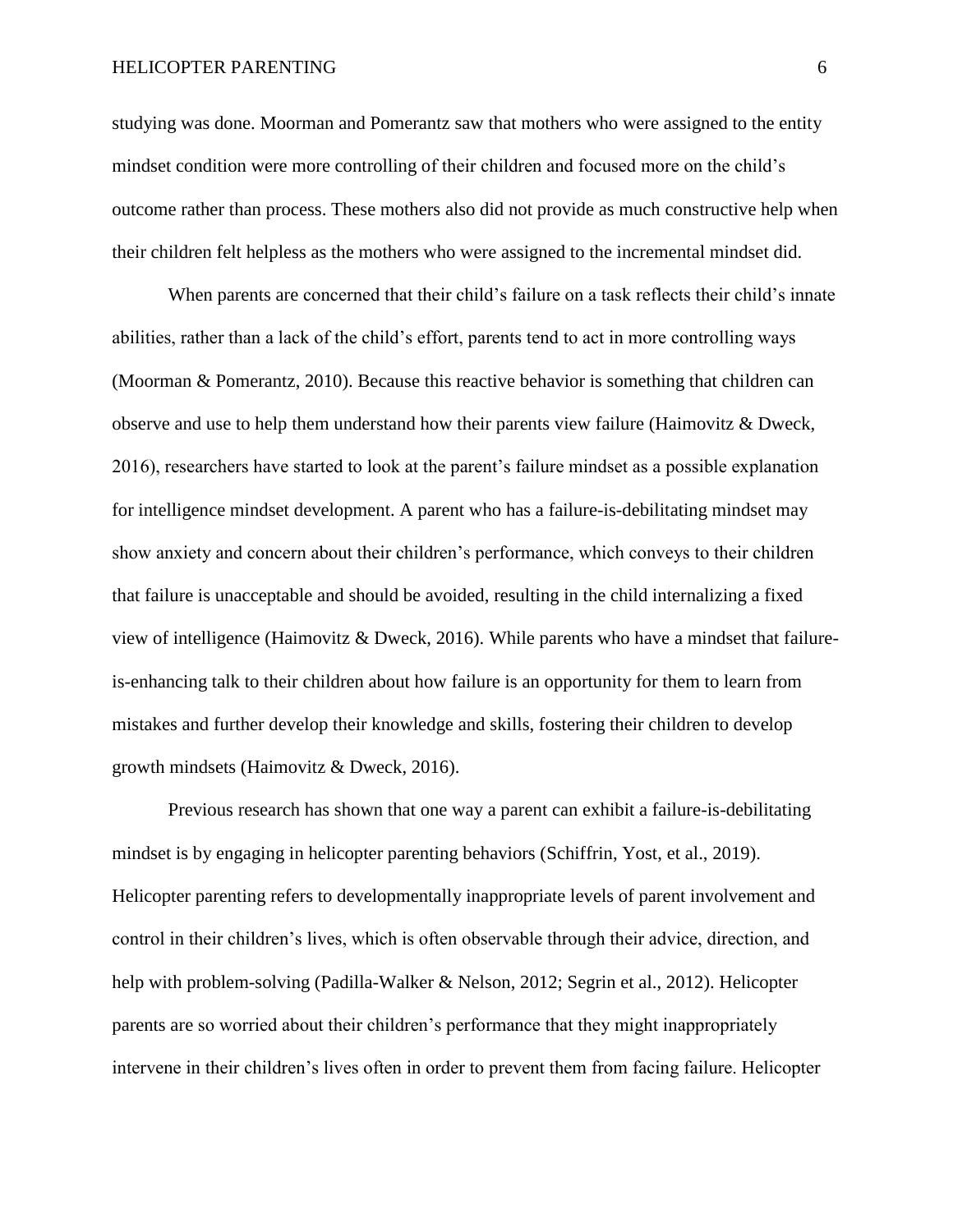#### HELICOPTER PARENTING 7

parenting behavior could include the parent taking charge of the child's homework assignments or calling their teachers and demanding a grade change. The parents' behavior stresses the importance of achieving good results, rather than the child actually learning and doing the work. The parents' outcome-based focus communicates to the child that failure is unacceptable and must be avoided at all costs. While helicopter parents' intentions are to help their children succeed, their inappropriate involvement often hinders the children's development, especially if the helicopter parenting behaviors continue throughout the period of emerging adulthood (18-25 years old). It is especially harmful during this period as this is the time when children should start gaining independence from their parents and figuring out the rules of life (Arnett, 2000).

Prior research has found that helicopter parenting is associated with a variety of negative consequences among people who experience it. It has been found to have adverse effects on emerging adults' social relationships (Darlow et al., 2017; Klein & Pierce, 2009; Kouros et al., 2017; Padilla-Walker & Nelson, 2012; Segrin et al., 2012; van Ingen et al., 2015) and on their well-being (Darlow et al., 2017; Fletcher et al., 2020; Hong & Cui, 2020; Klein & Pierce, 2009; Kouros et al., 2017; Lee & Kang, 2018; LeMoyne & Buchanan, 2011; Love, Cui, et al., 2019; Odenweller et al., 2014; Reed et al., 2016; Rousseau & Scharf, 2015; Schiffrin, Erchull, et al., 2019; Schiffrin, Liss, Miles-McLean, et al., 2014; Segrin et al., 2013; Wieland & Kucirka, 2019). The research on how helicopter parenting affects emerging adults' academic outcomes is less well established. Some studies have found that overly involved parenting is associated with their children having lower academic success (Kim et al., 2013; Shoup et al., 2009). Helicopter parenting has also been found to predict variables, such as how emerging adults adjust to college (Darlow et al., 2017), their perceived academic control (Hwang & Jung, 2020), their level of school engagement (Nelson et al., 2015; Padilla-Walker & Nelson, 2012), and has been linked to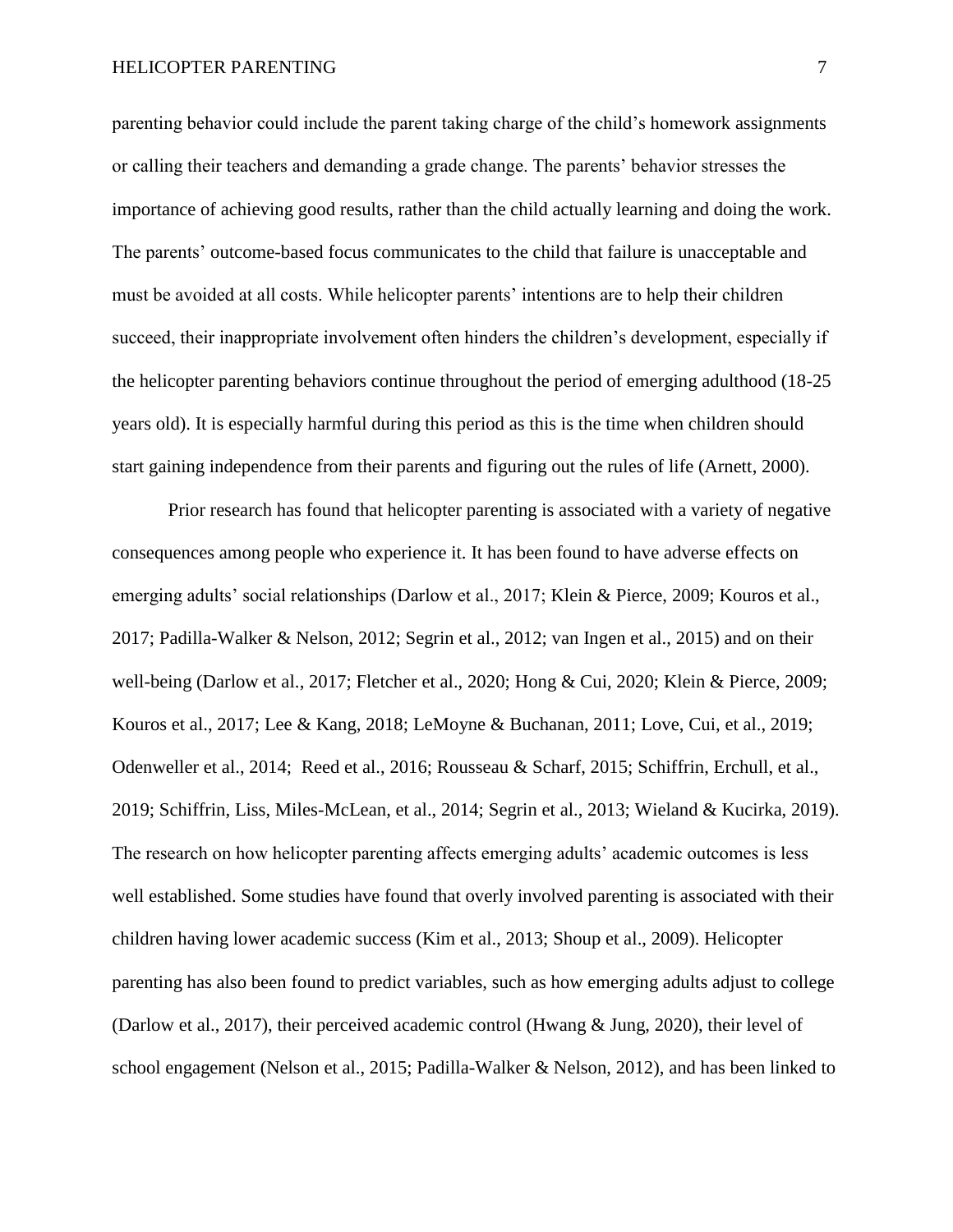increased procrastination (Hong et al., 2015) as well as school burnout (Love, May, et al., 2019). Helicopter parenting has been found to predict other variables related to academic outcomes such as decreased self-efficacy (Bradley-Geist & Olson-Buchanan, 2014; Darlow et al., 2017; Givertz & Segrin, 2014; Kim, 2018; Reed et al., 2016; van Ingen et al., 2015; Wieland & Kucirka, 2019), as well as increased perfectionism, avoidance goals, extrinsic motivation, and entitlement (Fletcher et al., 2020; Schiffrin & Liss, 2017).

Helicopter parenting has also been found to mediate the association between parental failure mindset and emerging adults' intelligence mindsets (Schiffrin, Yost, et al., 2019), which have consistently been associated with academic development (Aronson et al., 2002; Blackwell et al., 2007; Dweck, 1986; Dweck, 2000; Dweck, 2010; Dweck et al., 1995; Dweck & Leggett, 1988; Hong et al., 1999). Schiffrin and her colleagues found that parents' failure mindset increased both maternal and paternal helicopter parenting behaviors, but that only paternal helicopter parenting mediated parents' failure mindset and emerging adults' intelligence mindset. So, as emerging adults perceived their paternal caregivers to view failure as more debilitating, they reported that their fathers participated in more helicopter parenting behaviors and they were more likely to have a fixed mindset. However, a limitation of this study was that it only asked about parents' failure mindset, in general, rather than maternal and paternal failure mindset separately.

When asking about a "parent," there is some evidence to suggest that participants may be answering mostly about their mothers (Hays, 1998; Schiffrin, Liss, Geary, et al., 2014). Asking about parents in general is a limitation in previous research as there is evidence that mothers and fathers parent differently from one another, which might have different effects on children's outcomes (Cui, Graber, et al., 2019; Day & Padilla Walker, 2009; Kim & Hill, 2015; Love, Cui,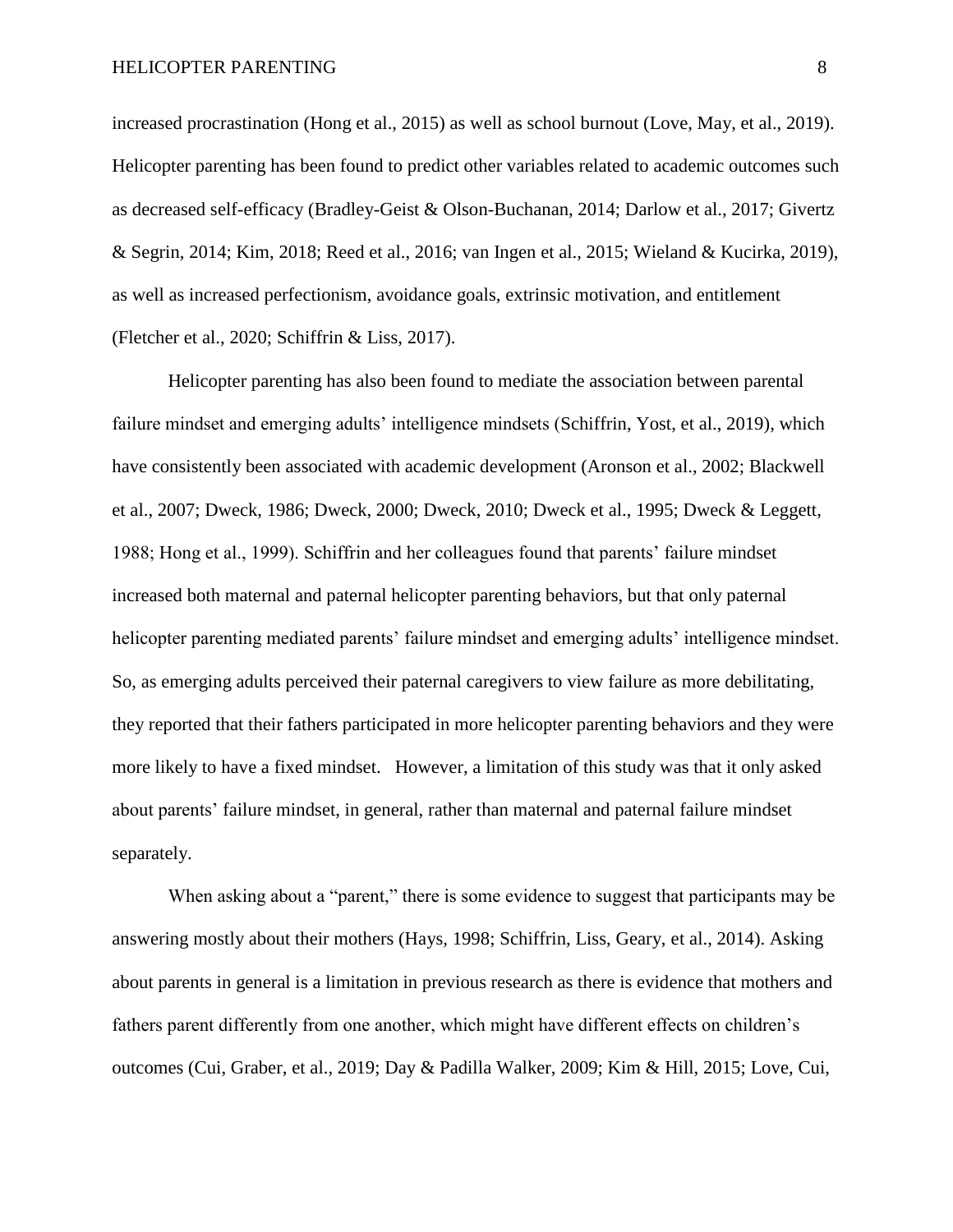et al., 2019; Marsiglio et al., 2000; Pleck, 2012; Schiffrin, Erchull, et al., 2019). In order to address this issue, the latest research has placed a priority on asking about both maternal and paternal parenting behaviors separately (Cui, Janhonen-Abruquah, et al., 2019; Fingerman et al., 2012; Love, Cui, et al., 2019; Love, May, et al., 2019; Pleck, 2012; Rousseau & Scharf, 2015; Schiffrin, Erchull, et al., 2019; van Ingen et al., 2015).

While only a few studies have examined maternal and paternal helicopter parenting as separate factors, there is evidence supporting the idea that mothers participate in helicopter parenting behaviors more often (Cui, Janhonen-Abruquah, et al., 2019; Fingerman et al., 2012; Schiffrin, Erchull, et al., 2019) and that fathers tend to reserve their involvement for only major issues (Somers & Settle, 2010), which makes paternal helicopter parenting seen as a less normative behavior (Love, May, et al., 2019). These gender differences in the amount of helicopter parenting behaviors exhibited have been found to have different effects on children. For example, van Ingen and others (2015) found that maternal, but not paternal, helicopter parenting predicted emerging adults' having less self-efficacy and feeling alone and distant from their peers. Rousseau and Scharf (2015) found that paternal helicopter parenting was linked to children having worse communication with their peers and more feelings of interpersonal sensitivity and distress, while maternal helicopter parenting was linked to decreased interpersonal sensitivity only in sons; maternal helicopter parenting was actually associated with increased interpersonal sensitivity in daughters. Because of these differences, more research is needed on the effects of maternal and paternal helicopter parenting on emerging adults' outcomes.

Given prior research on gender differences in parenting, the current study builds on Schiffrin and colleagues' study by looking at maternal and paternal failure mindsets separately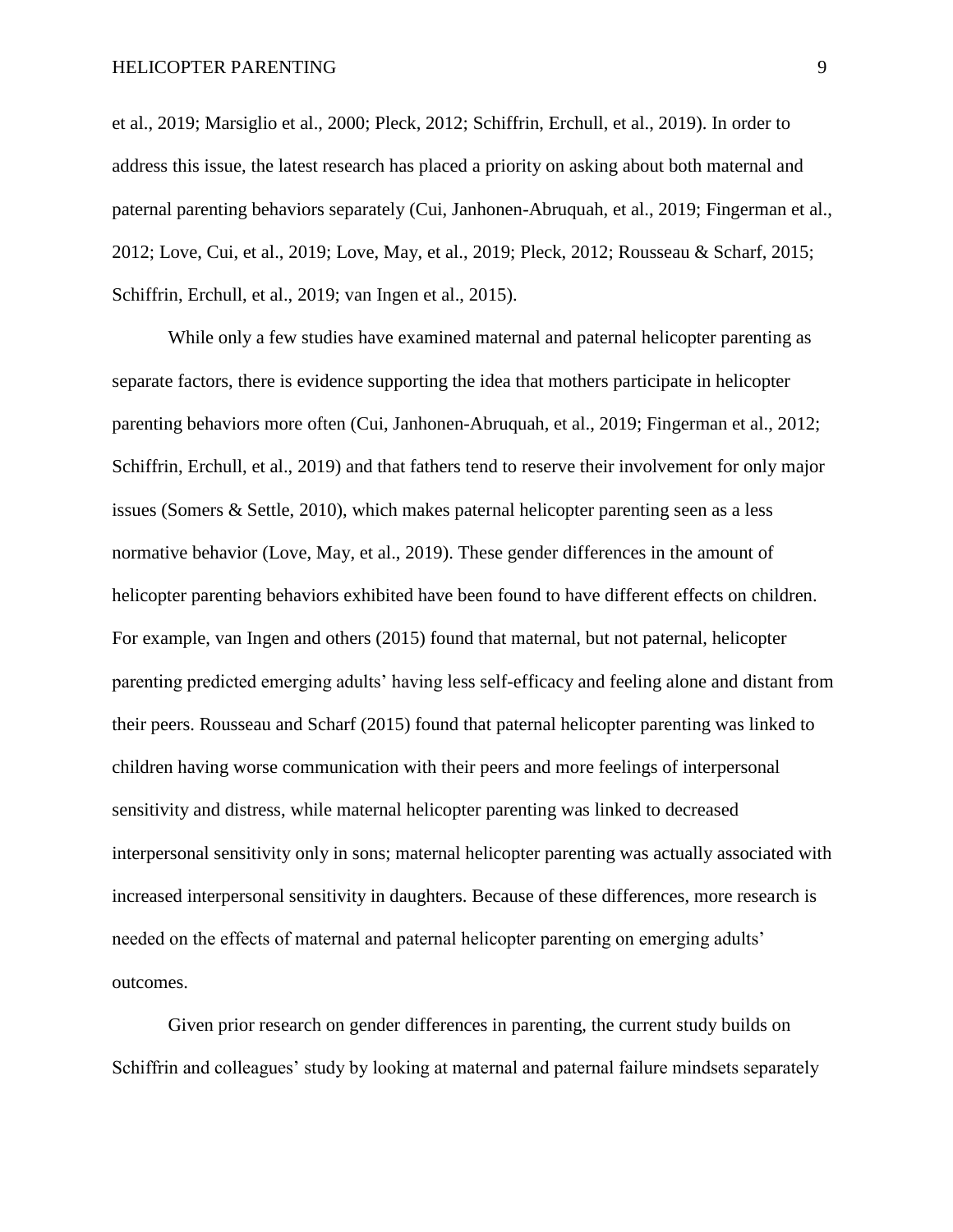(Schiffrin, Yost, et al., 2019). I hypothesized that maternal helicopter parenting would mediate the relationships between maternal failure mindsets and emerging adults' intelligence mindsets and that paternal helicopter parenting would mediate paternal failure mindsets and emerging adults' intelligence mindsets. In other words, I hypothesized that mothers and fathers would convey their belief that failure-is-debilitating through maternal and paternal helicopter parenting behaviors, respectively, and their participation in those behaviors would foster the development of a fixed mindset among their emerging adult aged children.

#### **Method**

#### **Participants**

The current study's participants consisted of 99 emerging adults between the ages of 17 and 19 years old. Everyone who disclosed their student status, said they were attending college full time. On average, the participants were 18.09 years old  $(SD = 0.28)$  and female  $(84.6\%)$ , with 14.4% identifying as male. The majority of participants identified as White (79.4%), followed by 7.8% as Asian or Pacific Islander, 6.9% as Multiracial, 2.9% as Black, and 2.9% as other. Many of the participants identified as coming from middle class families (53.8%), followed by 38.5% upper middle class, 6.7% working class, and 1.0% as poor. The majority of them lived on campus (87.5%), followed by 9.6% who lived at home, and 2.9% who lived in an off-campus apartment.

#### **Procedure**

Participants were recruited from the Introductory Psychology participant pool at a public, liberal arts university through the system SONA. They received partial credit towards a course requirement for completing an online survey that was created with the program Qualtrics. Students who were first semester college freshman between the ages of 17 to 19 and were able to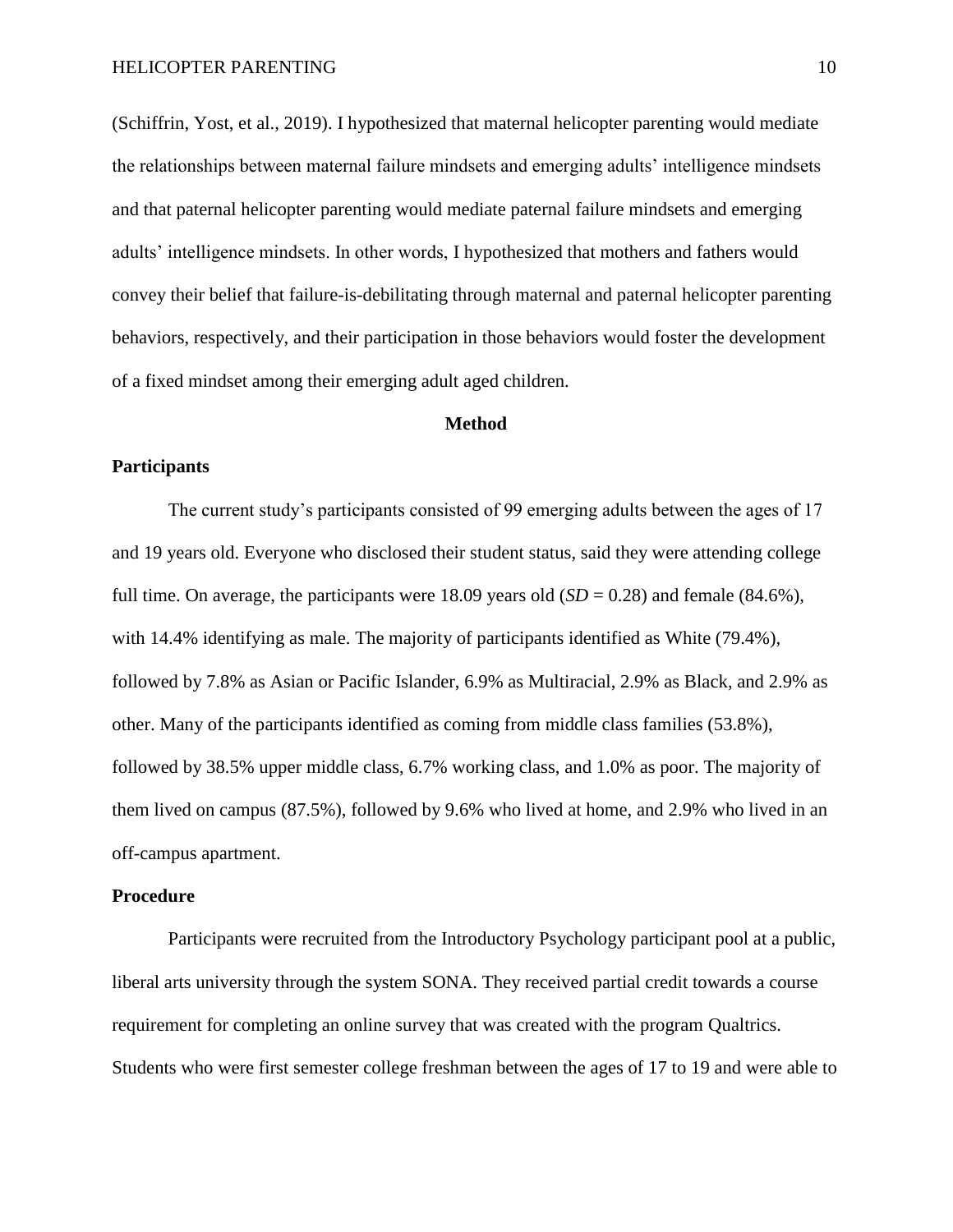answer questions about both a maternal and paternal caregiver were eligible to participate. They could answer the online survey questions at the location they felt most comfortable doing so. The data were collected anonymously, as no identifiable information was gathered from the participants or through Qualtrics. Participants were allowed to skip questions and exit the survey at any time without penalty. This study was approved by the university's Institutional Review Board.

#### **Measures**

*Children's Perception of Parents Failure Mindset (FMS).* Participants completed this 4item scale (Haimovitz & Dweck, 2016) to measure emerging adult's perception of their parent's failure mindset. Items were rated on a scale from 1 (*strongly disagree*) to 6 (*strongly agree*). The original study asked about parents collectively, but in this study, the measure was adjusted to ask about mothers and fathers separately. Sample items include "My mother (father) thinks failure is bad and should be avoided" and "My mother (father) thinks my failures can help me learn." After reverse coding the items related to failure is enhancing mindsets, higher scores indicate that the participant believed their caregiver to have a more debilitating view of failure. Cronbach's alpha of this scale was .77 for parents collectively in the original sample (Haimovitz & Dweck, 2016) and in this study it was .89 for mothers and .84 for fathers.

*Consolidated Helicopter Parenting Scale (CHPS).* Emerging adults' perception of how often their parents participated in helicopter parenting behaviors was measured by this 10-item scale (Schiffrin, Yost, et al., 2019). The CHPS measure was designed as a result of an exploratory factor analysis. Originally, two of the items were rated on a scale from 1 (*strongly disagree*) to 5 (*strongly agree*), however, for the present study, those items were changed to be on a scale of 1 (*strongly disagree*) to 7 (*strongly agree*) in order to remain consistent with all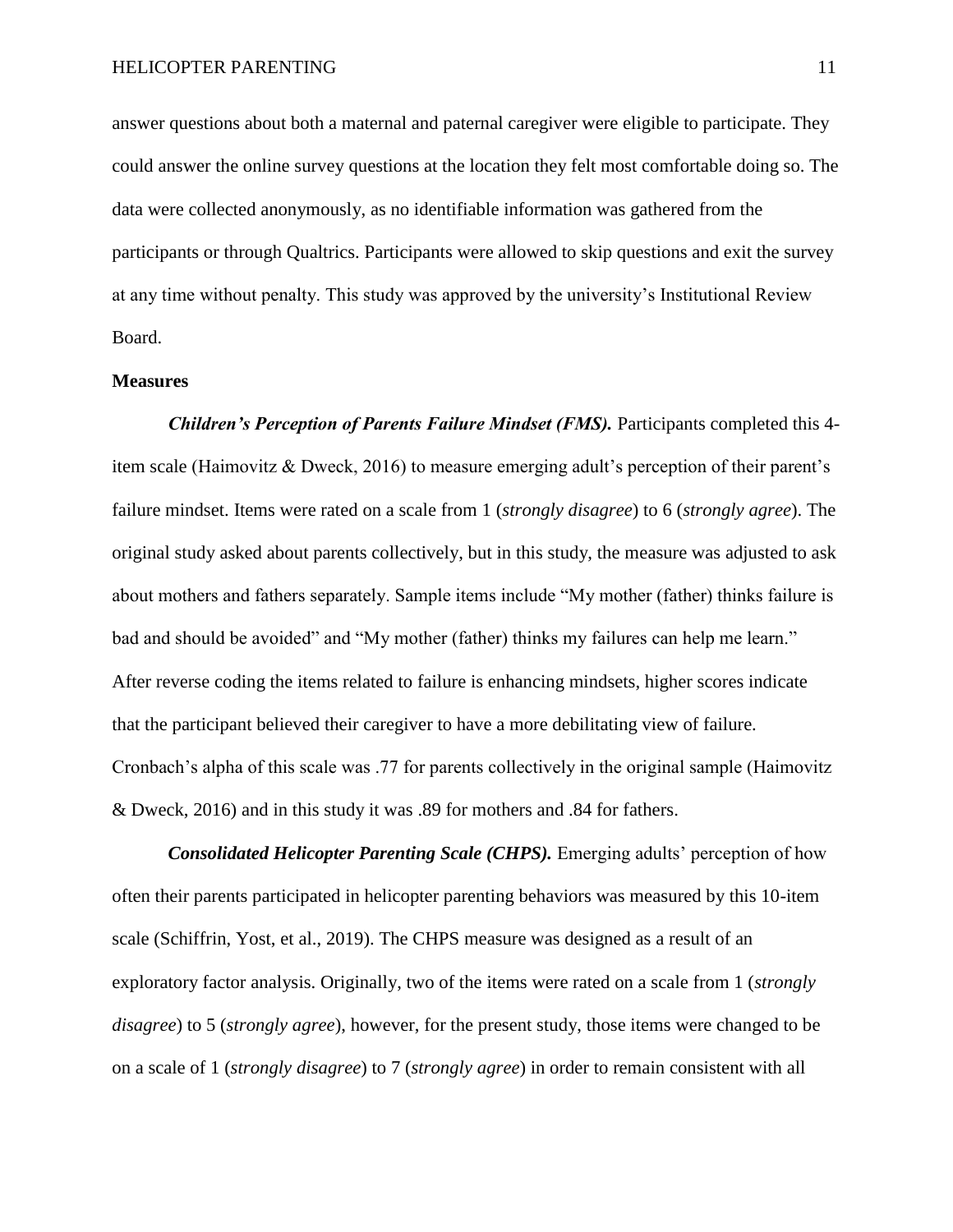other items in the measure. Sample items include, "My mother (or father) supervised my every move growing up" and "I think my mother (or father) is too overly involved in my life." The higher the score a participant received meant the higher intensity of helicopter parenting they experienced. In the original study, the Cronbach's alpha was .90 for the participant's report of their mother's helicopter parenting behaviors and .88 for their father's helicopter parenting behaviors. In this study, the Cronbach's alpha was .91 for mothers and .87 for fathers.

*The Implicit Theory Measure (IMS).* This 3-item scale (Dweck et al., 1995) was used to measure the participants' implicit theories about their intelligence. This measure was used to categorize participants into having either an entity theory or incremental theory. The three items were: (a) "You have a certain amount of intelligence and you really cannot do much to change it," (b) "Your intelligence is something about you that you cannot change very much," and (c) "You can learn new things, but you cannot really change your basic intelligence." The scale ranges from 1 (*strongly disagree*) to 6 (*strongly agree*). Higher scores suggest the participant having an incremental theory, which is that intelligence can be changed with strategy and effort. While lower scores suggest a person having an entity theory, which is that intelligence is fixed and cannot be changed, despite any efforts that are made to do so. Relatively high internal reliability (.96) and test-retest reliability (.98) has been found in previous research for this measure (Dweck et al., 1995). For the current study, the internal reliability was .89.

#### **Data Analyses**

Descriptive analyses for all measures were examined in order to find the means, standard deviations, and the correlations among the measures. Next, a two-way mixed ANOVA was conducted to examine the effect of emerging adults' and caregivers' gender on helicopter parenting. Then, a mediation analysis was conducted using the Hayes (2017) Process macro for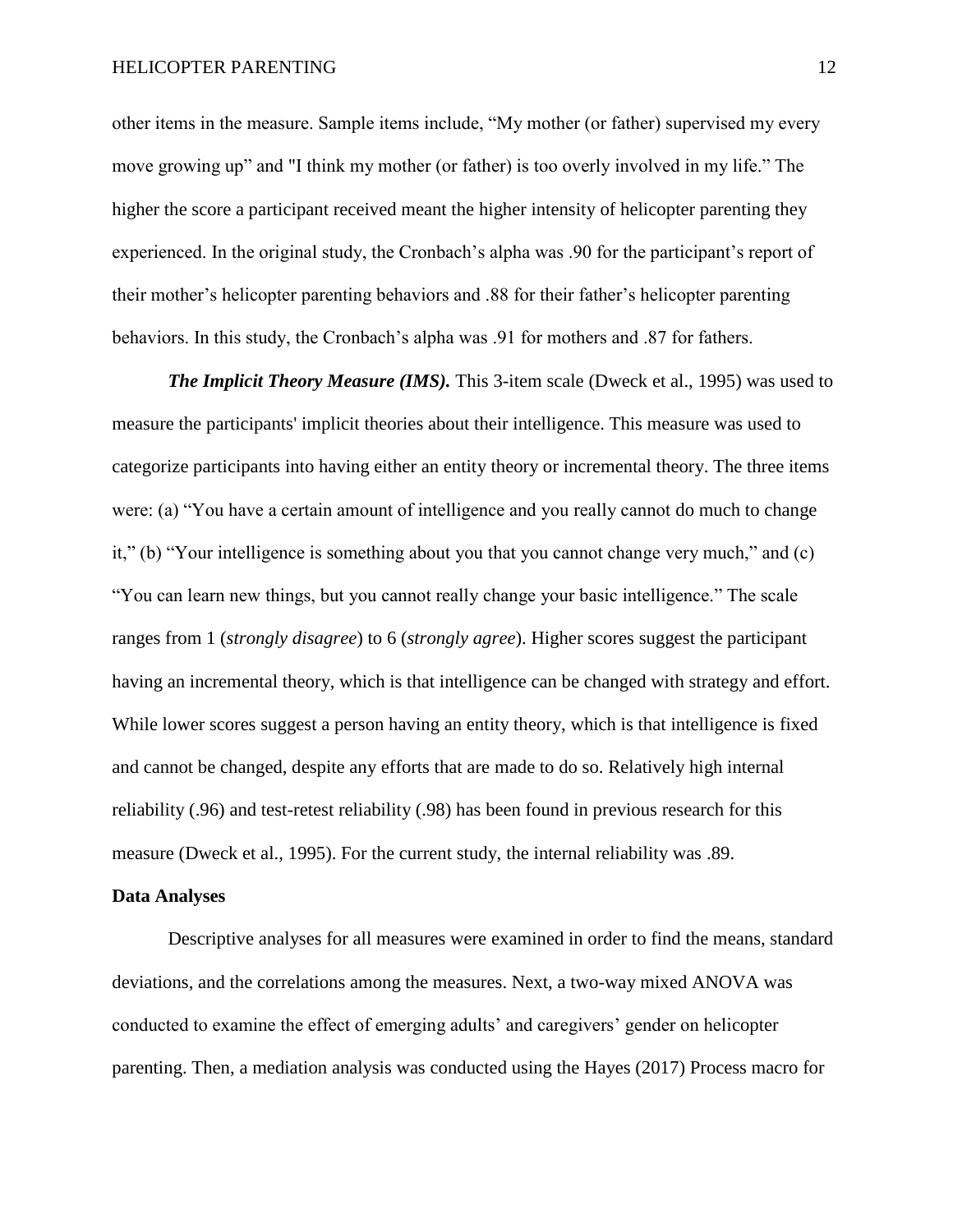SPSS. This analysis was used to examine whether maternal helicopter parenting (MHP) and paternal helicopter parenting (PHP) mediated the relationship between maternal failure mindset (MFMS) and paternal failure mindset (PFMS) and emerging adults' intelligence mindset (IMS).

#### **Results**

Descriptive statistics were examined for the three measures administered. The means, standard deviations, and correlations can all be found in Table 1. Participants reported that both their maternal and paternal caregiver's failure mindset were just below the midpoint, meaning, on average, they thought both sets of caregivers viewed failure to be slightly more beneficial than harmful. Participants reported their mothers exhibited helicopter parenting behaviors just above the midpoint of the scale, and that their fathers were below the midpoint. Looking at the IMS measure's means, participants reported their mindset was above the midpoint, meaning that on average participants had more of a growth mindset.

Examining the correlations, maternal and paternal caregivers' failure mindsets were shown to be positively correlated with one another, indicating that according to the participant, their maternal and paternal caregivers tended to have similar views about whether failure is enhancing or debilitating. Maternal failure mindset also had a significant positive correlation with maternal and paternal helicopter parenting. As emerging adults reported their maternal caregivers had more of a failure mindset, they reported both of their caregivers exhibiting more helicopter parenting behaviors. However, paternal failure mindset was significantly correlated with only paternal helicopter parenting. Meaning, as emerging adults reported their paternal caregivers having more of a failure mindset, they reported only their paternal caregiver participating in more helicopter parenting behaviors. Neither paternal failure mindset nor paternal helicopter parenting were correlated with emerging adults' intelligence mindsets.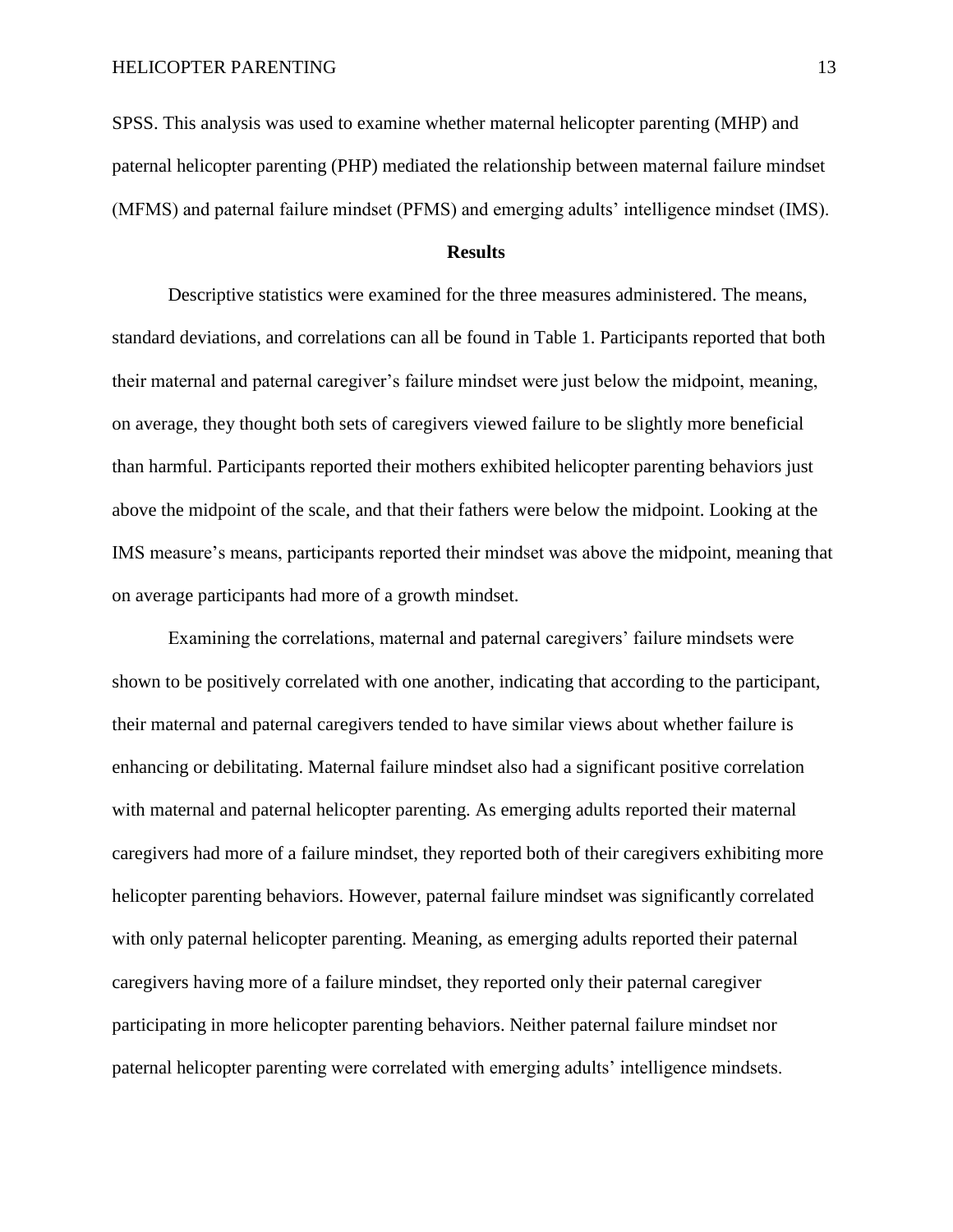However, both maternal failure mindset and maternal helicopter parenting were correlated with emerging adults' intelligence mindsets.

Next, a two-way mixed ANOVA was conducted to examine the effect of emerging adults' and caregivers' gender on helicopter parenting. The results of the ANOVA indicated that the interaction between the gender of the caregiver and the participant was not significant, *F*(1, 93) = 1.41,  $p = 0.238$ . The main effect of the participants' gender,  $F(1, 93) = 0.37$ ,  $p = 0.55$  was also not significant. However, there was a significant main effect of the caregiver's gender,  $F(1, 93) =$ 5.93,  $p = .017$ , indicating that maternal caregivers engaged in significantly more helicopter parenting behaviors than paternal caregivers. Thus, I included maternal and paternal caregivers' helicopter parenting as separate predictors in the mediation model.

The mediation analysis was conducted using bias-corrected 95% confidence intervals based on 10,000 bootstrap samples (Hayes, 2017). Originally, two different models were run using procedures that permitted them to be integrated into one final model (see Figure 1). First, a mediation model with the outcome of emerging adults' intelligence mindsets was conducted with maternal failure mindset as the predictor while covarying the effects of paternal failure mindset. Then, a separate mediation model was made for the same outcome using paternal failure mindset as the predictor while covarying the effects of maternal failure mindset. Covarying the opposite sex caregiver permitted modeling of the mediation paths for one caregiver while controlling for the other (see Table 2).

While controlling for paternal caregivers' failure mindset, maternal caregivers' failure mindset was associated with significantly higher levels of helicopter parenting (*a<sup>1</sup>* = .75, 95% *CI*  $=$  .54 to .95), which was associated with emerging adults having a fixed mindset ( $b<sub>1</sub> = -0.34$ , 95%) *CI* = -.62 to -.06), resulting in a significant indirect effect  $(a_1b_1 = -0.25, 95\% \text{ }CI = -0.51 \text{ to } -0.04)$ .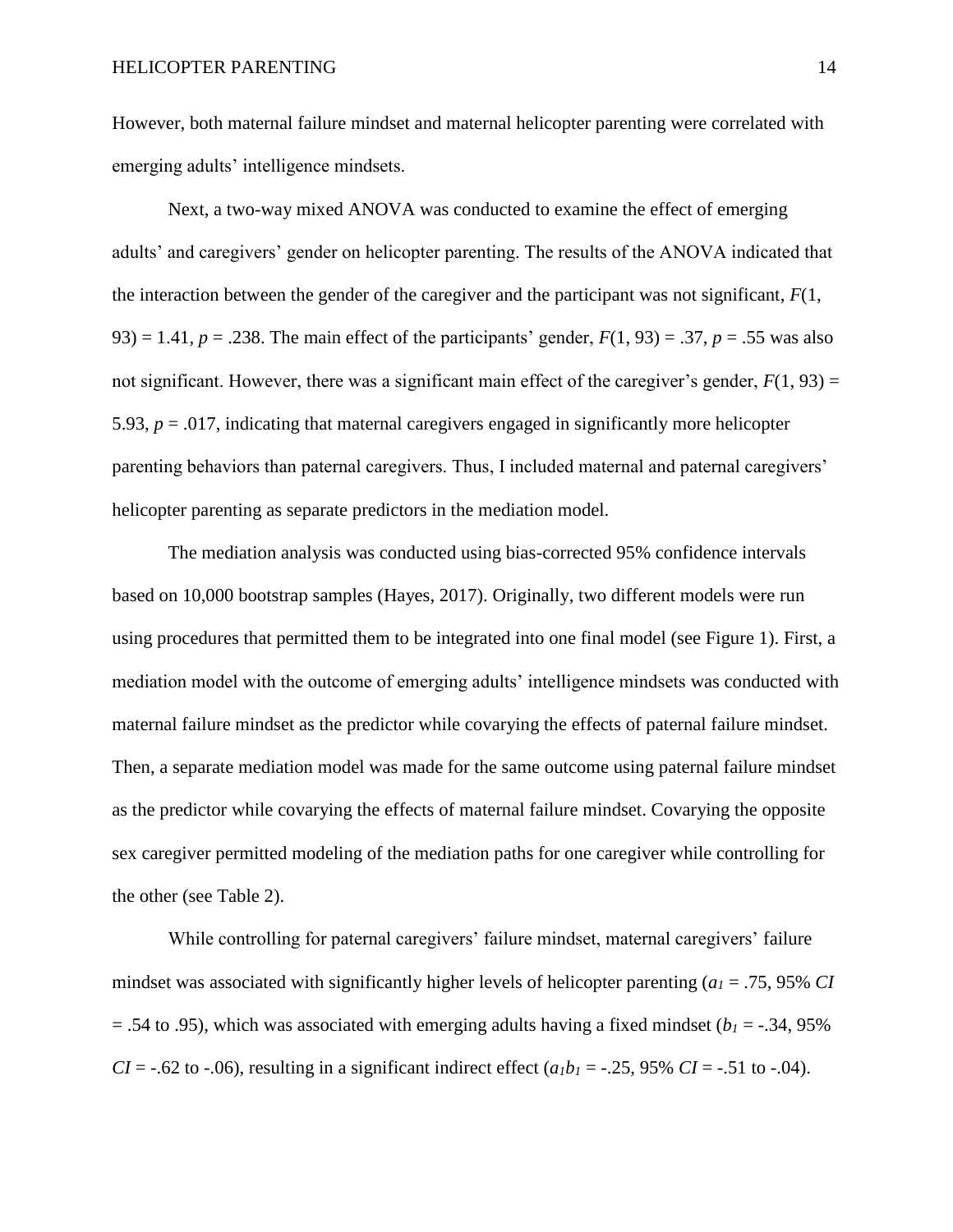The direct effect of maternal failure mindset on their emerging adults' intelligence mindsets (*c'* = -.15, 95% *CI* = -.44 to .15) was not significant, suggesting full mediation. The path from maternal failure mindset through paternal helicopter parenting  $(a_2 = .14, 95\% \text{ }CI = -.08 \text{ to } .36)$ was not significant. Thus, the indirect path from maternal caregivers' failure mindset to emerging adults' intelligence mindset through paternal helicopter parenting was also not significant ( $a_2b_2$  = .02, 95% *CI* = -.03 to .11).

While controlling for maternal caregivers' failure mindset, paternal caregivers' failure mindset was significantly associated with higher levels of paternal helicopter parenting ( $a_4$  = .30, 95% *CI* = .05 to .55). However, the path from paternal helicopter parenting to emerging adults' intelligence mindsets ( $b_2$  = .15, 95% *CI* = -.11 to .42) was not significant. Thus, the indirect path from paternal caregivers' failure mindset to emerging adults' intelligence mindset was not significant ( $a_4b_2$  = .05, 95% *CI* = -.04 to .18). The direct effect of paternal failure mindset on their emerging adults' intelligence mindset ( $c' = -0.06$ , 95%  $CI = -0.34$  to 0.23) was also not significant. The path from paternal failure mindset through maternal helicopter parenting  $(a_3 = -1)$ .17, 95% *CI* = -.41 to .07) was not significant as well, resulting in a nonsignificant indirect path from paternal caregivers' failure mindset to emerging adults' intelligence mindset through maternal helicopter parenting  $(a_3b_1 = .06, 95\% \text{ CI} = -.03 \text{ to } .19)$ .

#### **Discussion**

The purpose of this study was to examine whether maternal and paternal helicopter parenting mediated the relationship between emerging adult's perception of their maternal and paternal caregivers' failure mindsets and their own intelligence mindsets. I proposed that maternal helicopter parenting would mediate the relationships between maternal failure mindset and emerging adults' intelligence mindset and that paternal helicopter parenting would mediate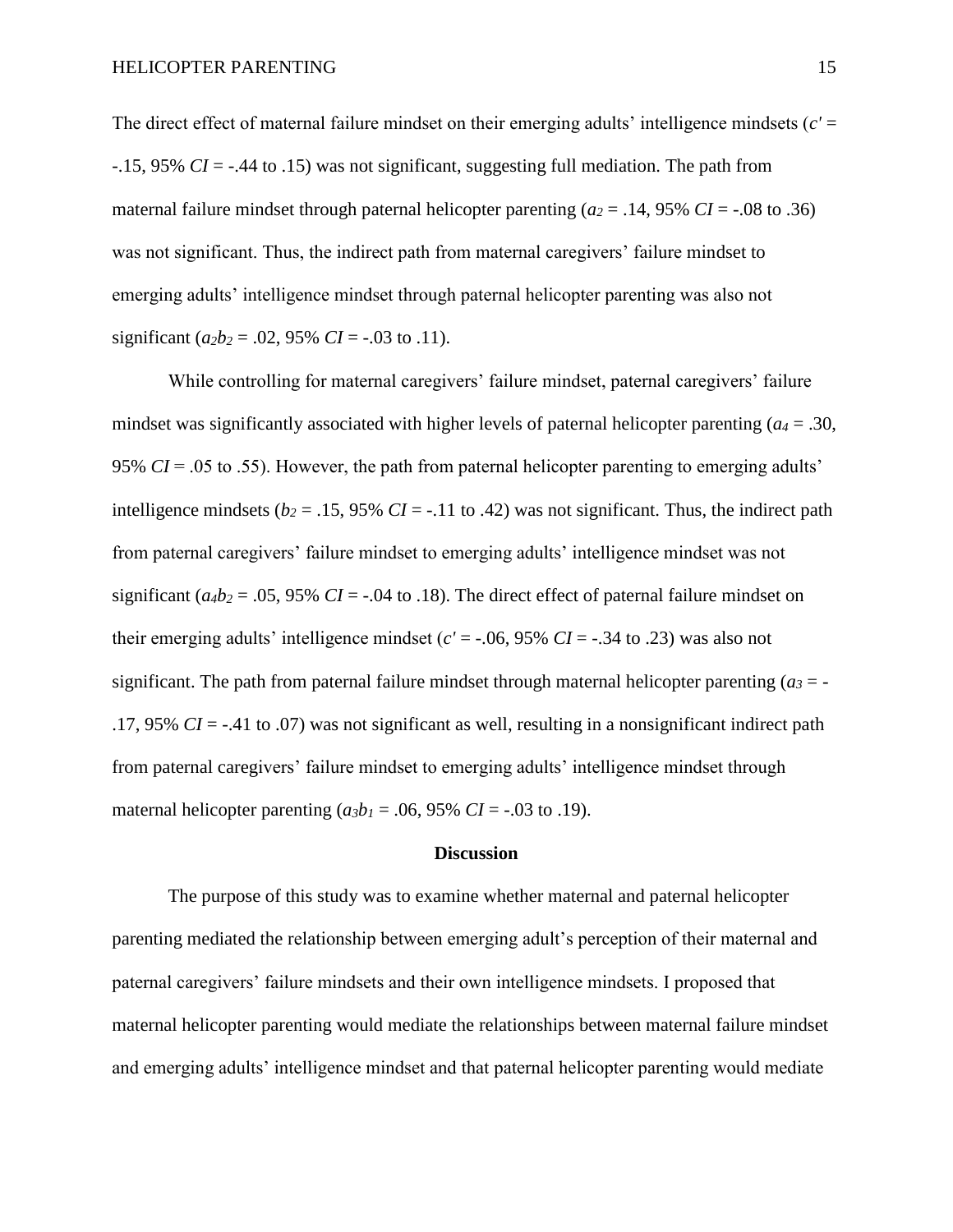#### HELICOPTER PARENTING 16

paternal failure mindset and emerging adults' intelligence mindset. My hypotheses were partially supported. Only maternal helicopter parenting was identified as a significant mediator. In other words, as emerging adults perceived their maternal caregivers to view failure as more debilitating, they reported that their mothers participated in more helicopter parenting behaviors and they were more likely to have a fixed mindset. When emerging adults believed their paternal caregivers viewed failure as harmful, they did report that their fathers participated in more helicopter parenting behaviors; however, they were not more likely to have a fixed mindset.

This study's results are consistent with previous research findings that maternal caregivers' behavior has more influence on child outcomes than the paternal caregivers' behavior, (Kim, 2018; Nelson et al., 2015; Padilla-Walker et al., 2019; Schiffrin, Erchull, et al., 2019; van Ingen et al., 2015). Mothers might have a greater influence because maternal caregivers tend to be more involved in their children's lives (Marsiglio et al., 2000) and engage in more helicopter parenting behaviors than paternal caregivers (Fingerman et al., 2012; Klein & Pierce, 2009; Rousseau & Scharf 2015; Scharf et al., 2017; Schiffrin, Erchull, et al., 2019; Somers & Settle, 2010; van Ingen et al., 2015). In order to examine whether paternal caregivers' behaviors were related to their emerging adults' intelligence mindsets independent of maternal caregivers' behaviors, a separate mediation model was conducted with only paternal variables (contact authors for details); however, a similar pattern was found. Paternal failure mindset was associated with higher levels of helicopter parenting, but the mediation was not significant. Thus, it appears that maternal caregivers seem to influence their children's mindsets in a way that paternal caregivers do not.

My results differ from previous research that examined maternal and paternal helicopter parenting as a mediator between parental failure mindset and emerging adults' intelligence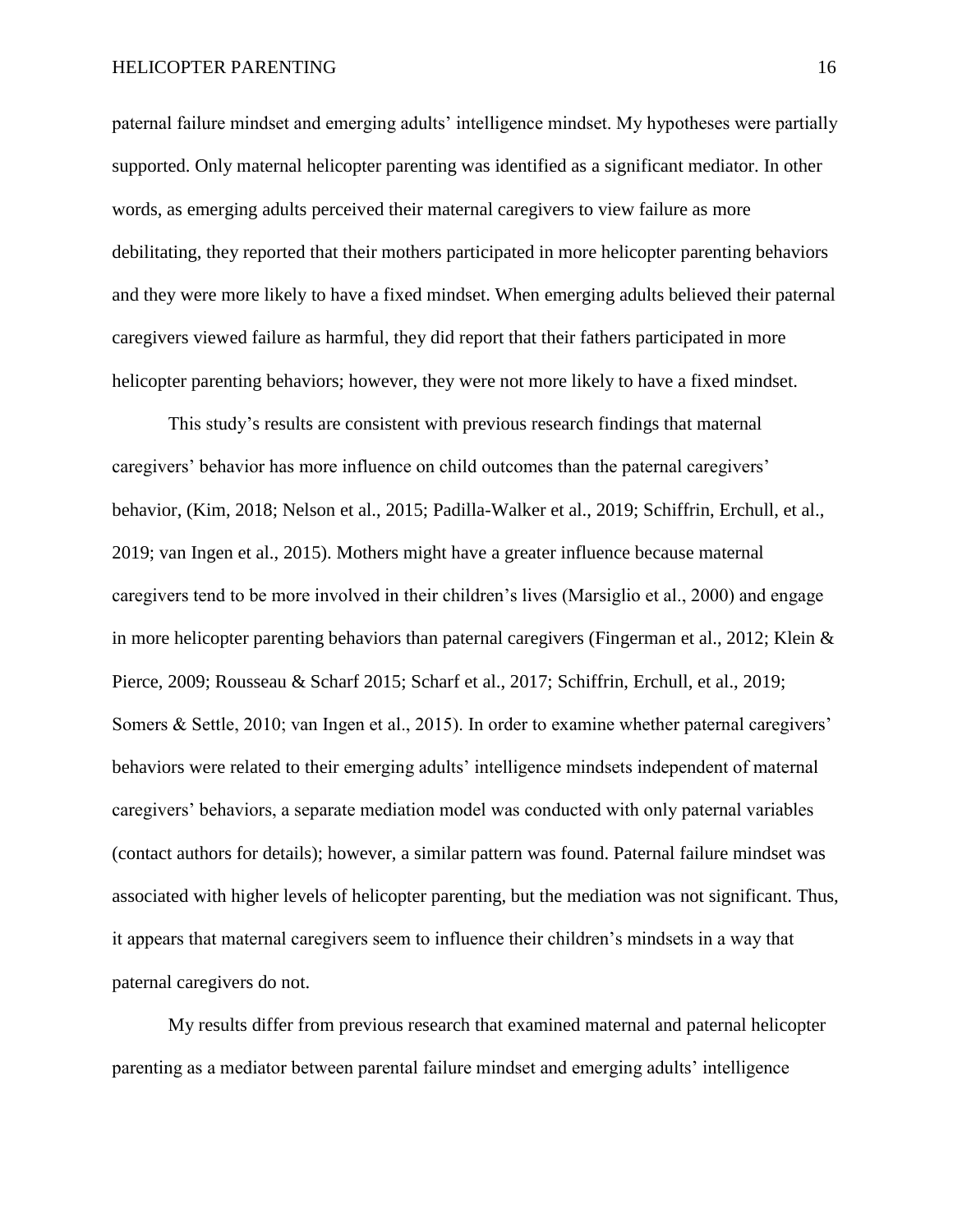mindsets (Schiffrin, Yost, et al., 2019). Although both studies found that parents' failure mindset was associated with increased helicopter parenting behaviors, the previous study found that paternal helicopter parenting mediated parents' failure mindset and emerging adults' intelligence mindset, while the present study found that maternal helicopter parenting mediated maternal failure mindset and emerging adults' intelligence mindset but that paternal helicopter parenting was not a significant mediator of this relationship. The authors of the previous study speculated that paternal helicopter parenting was more influential because it might violate the norms of parental involvement since mothers traditionally are more involved academically (Schiffrin, Yost, et al., 2019). The authors also suggested that paternal helicopter parenting could have a greater influence on their children because fathers tend to display more of a performance orientation than mothers, and that children of parents with performance orientations are more likely to develop fixed mindsets (Schiffrin, Yost, et al., 2019).

It is not entirely clear why the father pathways were significant in Schiffrin's study (Schiffrin, Yost, et al., 2019) and not in the present one, as both studies used similar measures, aside from the fact the previous study asked about parents' failure mindset while the present study asked about mothers' and fathers' failure mindsets separately. Prior research has suggested that when asked about their "parents" people usually respond in terms of their mother (Hays, 1998; Schiffrin, Liss, Geary, et al., 2014). However, this explanation does not account for the discrepancy in findings between these two studies. If participants in the original study (Schiffrin, Yost, et al., 2019) had been referring to their mothers when answering the questions about their "parents" failure mindset, maternal helicopter parenting, rather than paternal helicopter parenting, should have mediated the relationship between parental failure mindset and emerging adults' intelligence mindset. A possible explanation for the discrepancies between the results of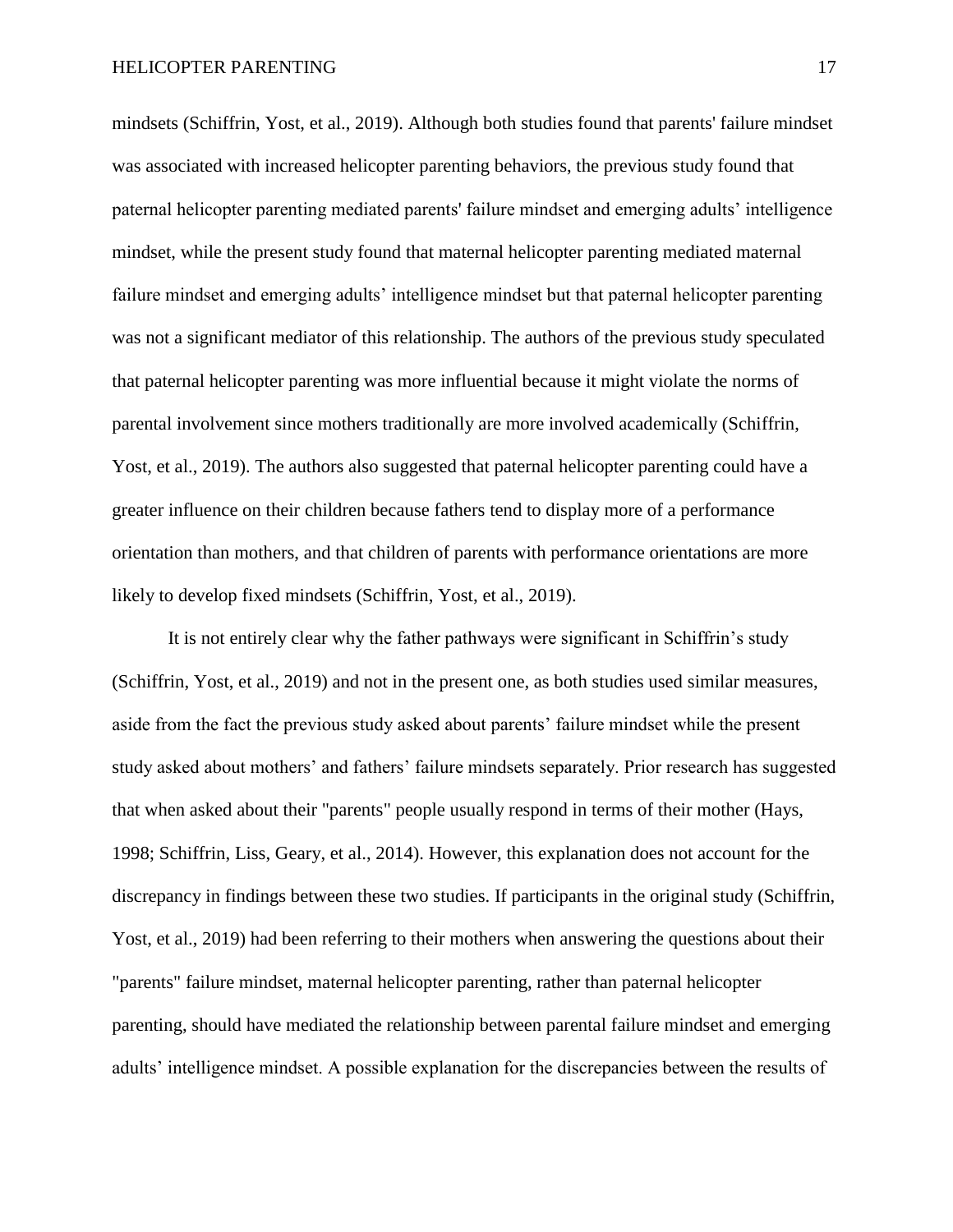the two studies may be due to differences in the samples. This study had a smaller sample size and a larger percentage of female participants (~10% more). The larger percentage of females could be the reason behind the differences in results, as gender congruence theory hypothesizes that parents have a greater impact on same-gender children (Ruble et al., 2006). In support of the gender congruence hypothesis, Rousseau and Scharf (2015) found that maternal helicopter parenting has a greater influence on daughters than sons and paternal helicopter parenting has a greater influence on sons than daughters. So, if paternal failure mindsets impact sons more than daughters, there might not have been enough power in this study to detect an association between fathers' failure mindsets and emerging adults' intelligence mindsets given the small sample of male participants. Additional research is needed to clarify the differences in findings of these two studies.

This study provides further support for the idea that caregivers' failure mindset is made observable through helicopter parenting behaviors and that those behaviors affect children's intelligence mindsets, which builds on previous failure mindset research (Haimovitz & Dweck, 2016; Schiffrin, Yost, et al., 2019). This study also adds to the research on what contributes to the development of children's intelligence mindsets other than praise (Amemiya & Wang, 2018; Haimovitz & Dweck, 2017; Kamins & Dweck, 1999; Pomerantz & Kempner, 2013) as helicopter parenting behaviors are another way to make adults' mindsets observable to children. Future research should examine whether parental reports of their own intelligence mindsets are related to helicopter parenting behaviors, as parents' intelligence mindsets are too abstract for children to discern (Haimovitz & Dweck, 2016) and helicopter parenting could be a behavioral manifestation of parents' fixed mindset. Moorman's and Pomerantz's (2010) study found that mothers who were experimentally assigned to fixed mindsets were more controlling of their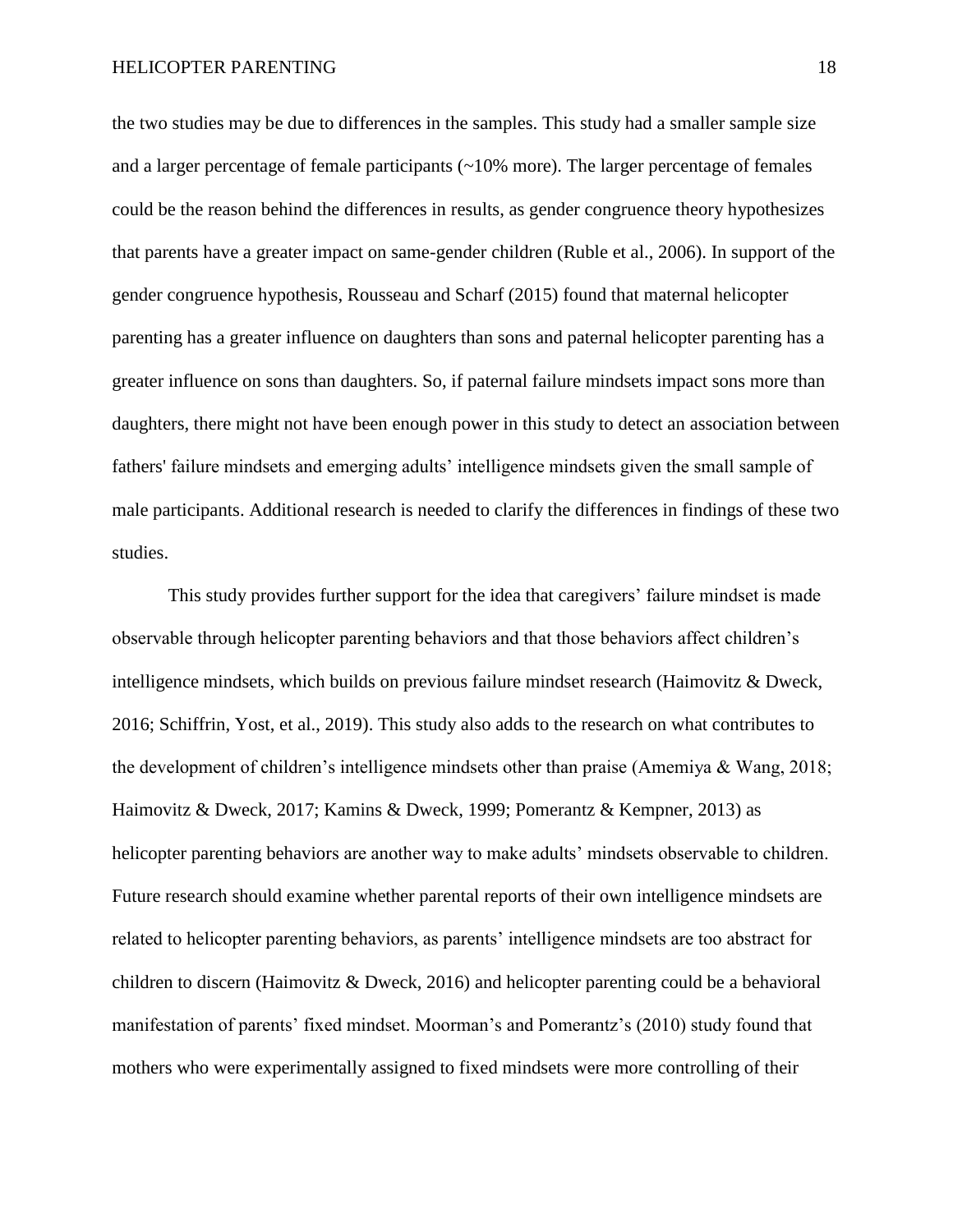children, so it seems likely that caregivers with fixed mindsets would engage in the higher levels of control that are associated with helicopter parenting.

Mindset research extends beyond parenting styles as mindsets have also been widely applied in academic settings (Aditomo, 2015; Aronson et al., 2002; Dweck, 2010; Paunesku et al., 2015; Rattan et al., 2015; Sisk et al., 2018; Yeager & Dweck, 2012; Yeager et al., 2019). Similar to the results for parents, prior research has found that teachers praising students' intelligence rather than their effort is associated with fixed mindsets (Amemiya & Wang, 2018; Kamins & Dweck, 1999; Mueller & Dweck, 1998). Thus, researchers should examine whether teachers are engaging in developmentally inappropriate levels of control similar to helicopter parents. If they are participating in these behaviors, then training on how to best react to their students' failure may be needed, as teachers could be communicating to students that failure is unacceptable, which could be fostering the development of fixed mindsets. If children develop a fixed mindset about academic success then they may struggle with transitioning into college, as they may face rigorous academic challenges for the first time and will need to learn how to persevere in the face of difficulty (Diener & Dweck, 1978; Dweck, 1986; Dweck, 2000).

Although many previous studies have found positive outcomes associated with a growth mindset and negative consequences of having a fixed mindset (Aditomo, 2015; Aronson et al., 2002; Blackwell et al., 2007; Diener & Dweck, 1978; Dweck, 1975; Dweck, 1986; Dweck, 2000; Dweck, 2007; Dweck, 2010; Dweck et al., 1995; Dweck & Reppucci, 1973; Grant & Dweck, 2003; Hong et al., 1999; Yeager & Dweck, 2012), some recent studies have suggested that intelligence mindset may not have as big of an effect on academic outcomes as prior research suggests (Burgoyne et al., 2020; Li & Bates, 2019; Moreau et al., 2019; Sisk et al., 2018), Therefore, research is needed to address concerns about the strength of the effects that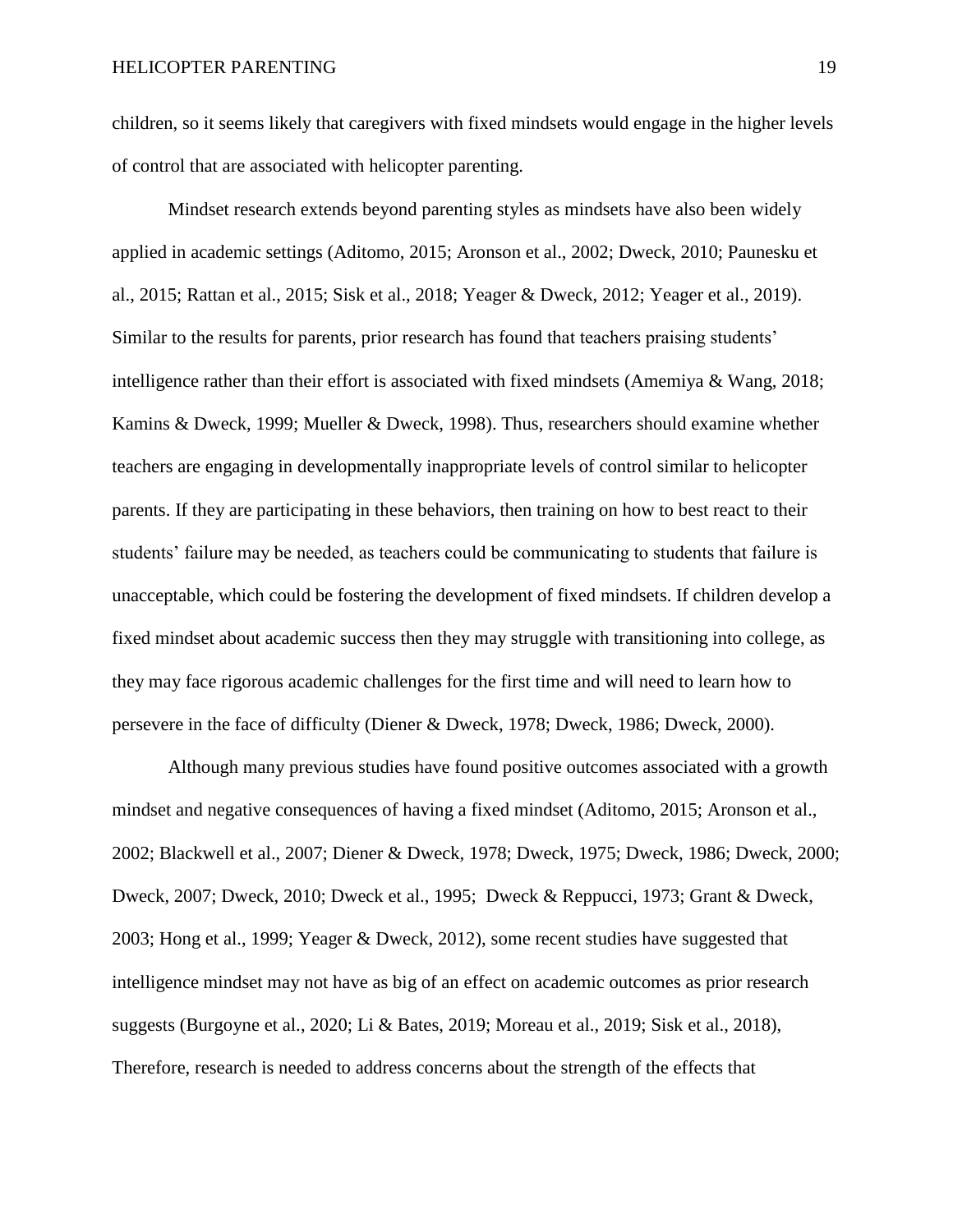intelligence mindsets have on academic outcomes. For example, despite predictions by mindset theory (Dweck, 1986; Dweck & Yeager, 2019) that growth mindsets are associated with learning-goal orientations while fixed mindsets are associated performance-goal orientations, Burgoyne and colleagues (2020) found only weak support for these premises (i.e., only explained about 1% of the variance). They argued that other variables such as self-esteem, need for achievement, and general self-efficacy each have been found to explain more of the variance in learning-goal orientation than mindset (Burgoyne et al., 2020). Future researchers could examine these variables with intelligence mindset and helicopter parenting as possible mediators. In addition, future research should examine emerging adults' actual academic outcomes, such as grades, in order to determine if there is a practical impact of the path from maternal and paternal failure mindset to maternal and paternal helicopter parenting to children's intelligence mindset to children's academic outcomes.

#### **Limitations and Future Research**

Despite hypothesizing a pathway from maternal caregivers' failure mindset to their children's intelligence mindset through helicopter parenting behaviors, it is important to note that this study's results are correlational, not causal. There is a chance that children who see intelligence as something that is unchangeable could elicit helicopter parenting behaviors from their parents. Meaning that if children are avoiding challenges and giving up easily then their parents might be solving their problems and stepping into their lives more often, rather than the other way around. In order to establish the temporal order of these variables, longitudinal research is needed. Prior research has found a causal relationship between parents' failure mindsets and their responses to their children failing (Haimovitz & Dweck, 2016), but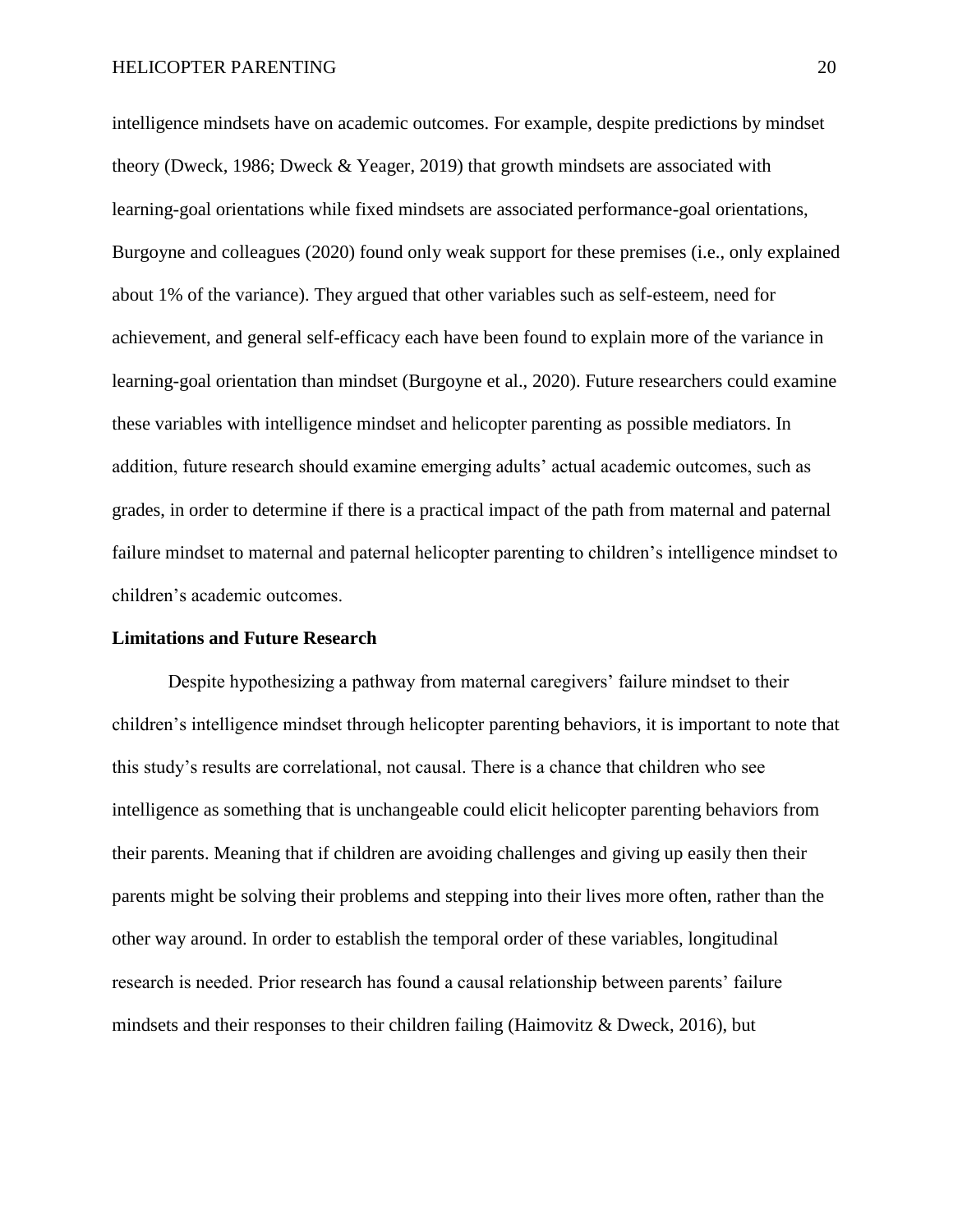comparable research is necessary in order to apply this relationship to other populations, such as emerging adults.

Another limitation of this study is the possibility of shared reporter variance as emerging adults were my sole source of information, which could have inflated the relationships among the variables examined in this research. Despite these concerns, I believe my use of self-report data was appropriate as sometimes people's individual perceptions directly influence their feelings, thoughts, and behaviors more than an objective measure does (Marsiglio et al., 2000; Pelegrina et al., 2003). It is likely that the impact of helicopter parenting on emerging adults is one of those times where using self-report data is appropriate. The majority of previous research on how helicopter parenting affects emerging adults' outcomes has been built on self-report data. The studies that did use parent reports typically discovered that helicopter parenting is associated with few child outcomes (Schiffrin & Liss, 2017; Segrin et al., 2012; Segrin et al., 2013). However, future researchers should still consider multiple data sources to help confirm these relationships and to help capture all of the effects that helicopter parenting may have on emerging adults' intelligence mindsets.

A final limitation of this study is the generalizability of the findings. The sample consisted of mostly white females who came from middle to upper middle-class families. While helicopter parenting behaviors tend to be more common in these economic groups (Nelson, 2010) future researchers should still look at more diverse samples to obtain a better understanding of the effects of helicopter parenting across different backgrounds (social economic levels, ethnicities, and gender). In particular, researchers may want to get a more balanced sample of males and females in order to further examine whether the effects of helicopter parenting are different based on the sex of the parent and the child. Previous research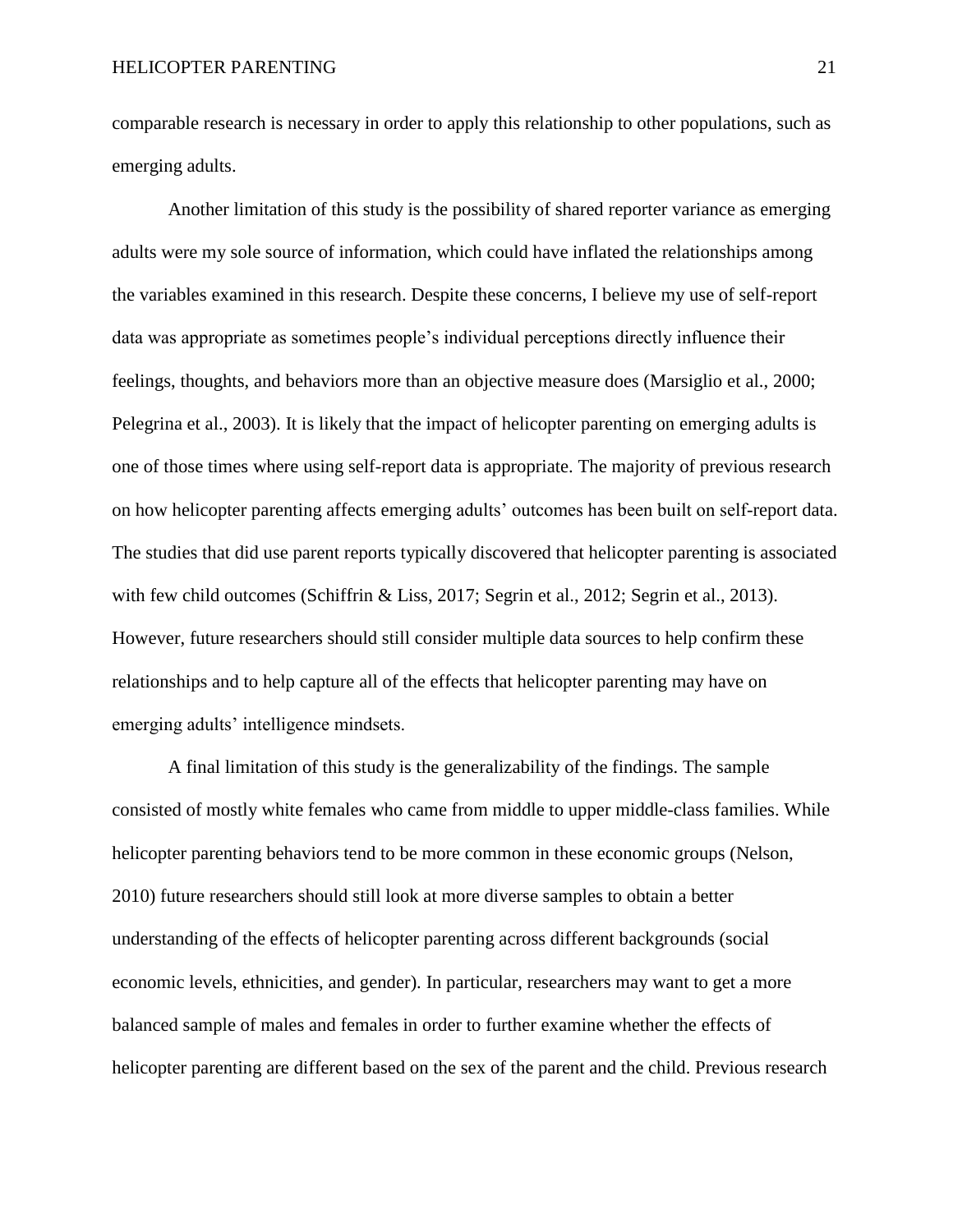#### HELICOPTER PARENTING 22

has found that helicopter parenting has different effects on children depending on the sex of the parent and child. For example, Somers and Settle (2010) found that mothers might help their sons more often than their daughters and Rousseau and Scharf (2015) found that sons might benefit more from maternal (not paternal) helicopter parenting than daughters.

Overall, maternal caregivers' reactions to their children's failure appear to be a major contributor to the development of their children's intelligence mindsets. The maternal caregivers' failure-is-debilitating mindset seems to be observable through the caregivers' inappropriate helicopter parenting behaviors, which in turn promotes the children's development of a fixed mindset. The way that children view intelligence can have a major impact on their academic success, especially during the adolescent and emerging adulthood time periods. If they believe that intelligence is something that cannot be changed, the impact on their academic achievement is generally negative. Thus, parents should avoid engaging in helicopter parenting behaviors as it may have adverse effects on their children's academic tendencies. As these negative effects are likely the opposite of what helicopter parents wanted to have on their children (Segrin et al., 2012), there is hope that interventions can help reverse the effects (Dweck & Yeager, 2019; Sisk et al., 2018, Yeager et al., 2019), especially when implemented early in life (Sisk et al., 2018).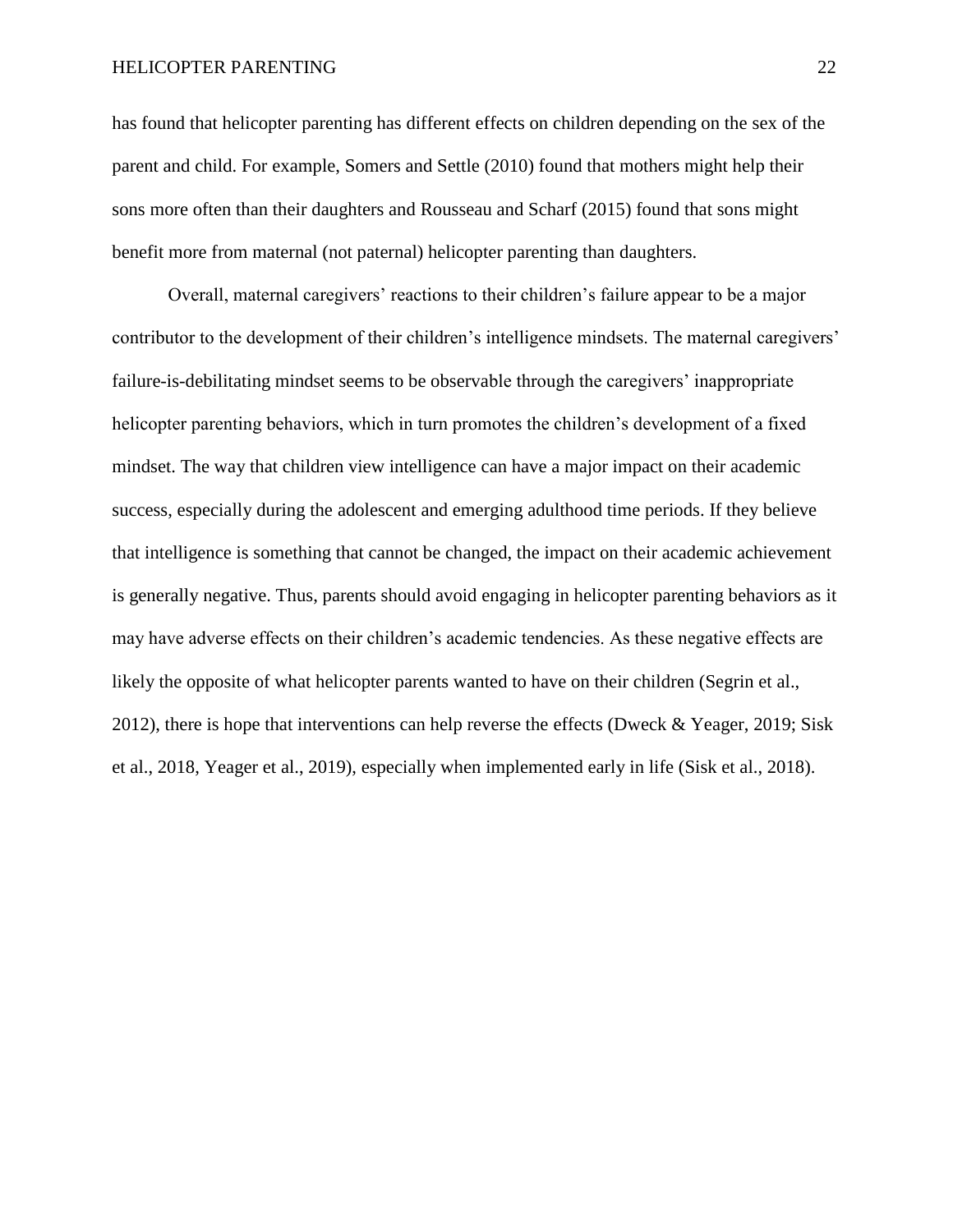#### **References**

- Aditomo, A. (2015). Students' Response to Academic Setback: "Growth Mindset" as a Buffer against Demotivation. *International Journal of Educational Psychology, 4*(2), 198-222.
- Amemiya, J., & Wang, M. T. (2018). Why effort praise can backfire in adolescence. *Child Development Perspectives, 12,* 199–203. [https://doi.org/10.1111/cdep.12284.](https://doi.org/10.1111/cdep.12284)
- Arnett, J. J. (2000). Emerging adulthood: A theory of development from the late teens through the twenties. *American Psychologist, 55,* 469–480. [https://doi.org/10.1037/0003-](https://doi.org/10.1037/0003-066X.55.5.469) [066X.55.5.469.](https://doi.org/10.1037/0003-066X.55.5.469)
- Aronson, J., Fried, C., & Good, C. (2002). Reducing the Effects of Stereotype Threat on African American College Students by Shaping Theories of Intelligence. *Journal of Experimental Social Psychology, 38*(2), 113-125.
- Blackwell, L. S., Trzesniewski, K. H., & Dweck, C. S. (2007). Implicit theories of intelligence predict achievement across an adolescent transition: A longitudinal study and an intervention. *Child Development, 78,* 246–263. [https://doi.org/10.1111/j.1467-](https://doi.org/10.1111/j.1467-8624.2007.00995.x) [8624.2007.00995.x.](https://doi.org/10.1111/j.1467-8624.2007.00995.x)
- Bradley-Geist, J. C., & Olson-Buchanan, J. B. (2014). Helicopter parents: An examination of the correlates of over-parenting of college students. *Education and Training, 56,* 314–328. [https://doi.org/10.1108/ET-10-2012-0096.](https://doi.org/10.1108/ET-10-2012-0096)
- Burgoyne, A. P., Hambrick, D. Z., & Macnamara, B. N. (2020). How Firm Are the Foundations of Mind-Set Theory? The Claims Appear Stronger Than the Evidence. *Psychological Science.* doi: 10.1177/0956797619897588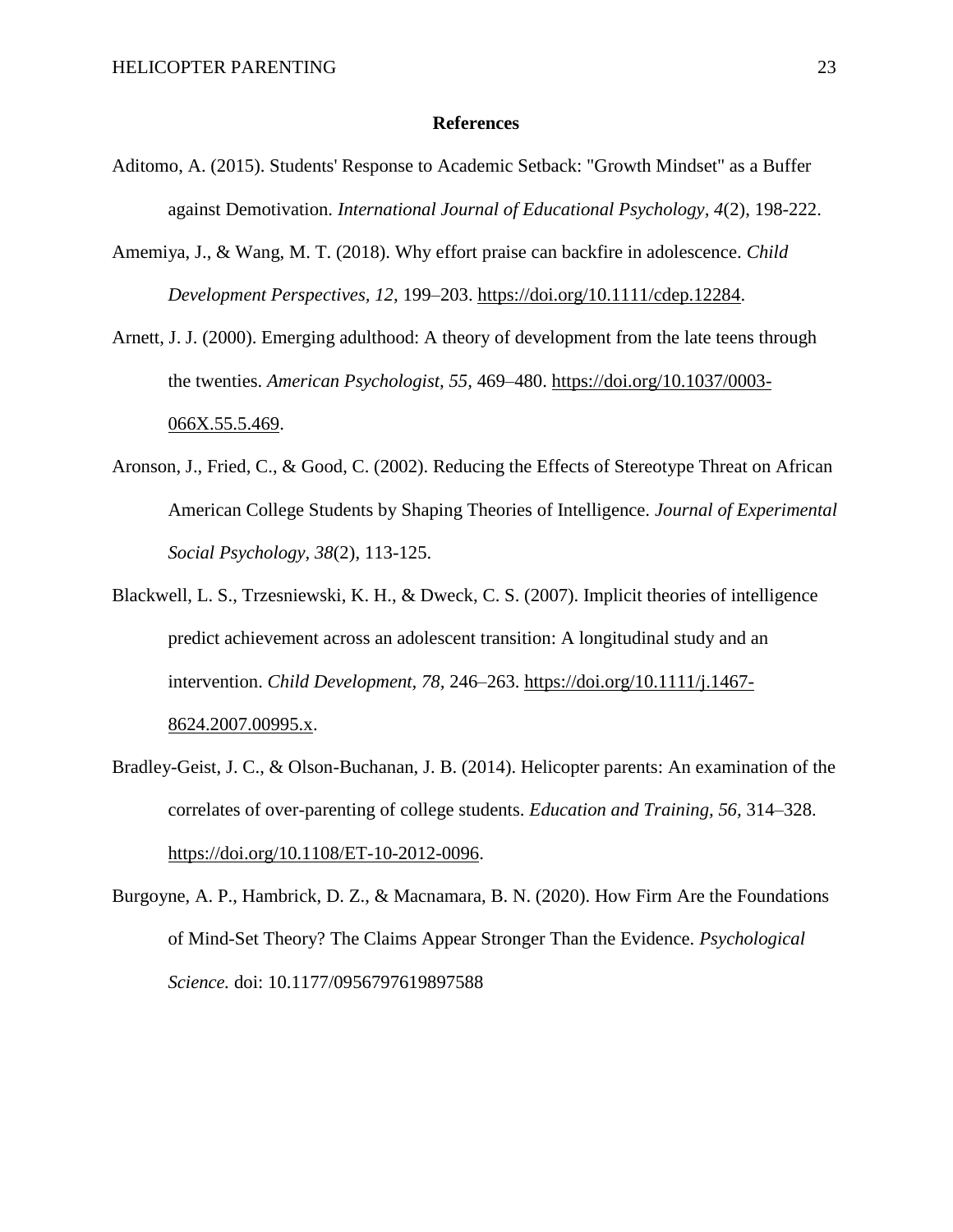- Cui, M., Graber, J. A., Metz, A., & Darling, C. A. (2019). Parental indulgence, self-regulation, and young adults' behavioral and emotional problems. *Journal of Family Studies.*  [https://doi.org/10.1080/13229400.2016.1237884.](https://doi.org/10.1080/13229400.2016.1237884)
- Cui, M., Janhonen-Abruquah, H., Darling, C. A., Carlos Chavez, F. L., & Palojoki, P. (2019). Helicopter Parenting and Young Adults' Well-Being: A Comparison Between United States and Finland. *Cross-Cultural Research, 53*(4), 410–427.

<https://doi.org/10.1177/1069397118802253>

- Darlow, V., Norvilitis, J. M., & Schuetze, P. (2017). The relationship between helicopter parenting and adjustment to college. *Journal of Child and Family Studies, 26,* 2291– 2298. [https://doi.org/10.1007/s10826-017-0751-3.](https://doi.org/10.1007/s10826-017-0751-3)
- Day, R. D., & Padilla-Walker, L. M. (2009). Mother and father connectedness and involvement during early adolescence. *Journal of Family Psychology, 23,* 900–904. [https://doi.org/10.1037/a0016438.](https://doi.org/10.1037/a0016438)

Diener, C. I., & Dweck, C. S. (1978). An analysis of learned helplessness: Continuous changes in performance, strategy, and achievement cognitions following failure. *Journal of Personality and Social Psychology, 36,* 451–462. [https://doi.org/10.1037/0022-](https://doi.org/10.1037/0022-3514.36.5.451) [3514.36.5.451](https://doi.org/10.1037/0022-3514.36.5.451)

- Dweck, C. S. (1975). The role of expectations and attributions in the alleviation of learned helplessness. *Journal of Personality and Social Psychology, 31,* 674–685. <https://doi.org/10.1037/h0077149.>
- Dweck, C. S. (1986). Motivational processes affecting learning. *American Psychologist, 41,*  1040–1048. [https://doi.org/10.1037/0003-066X.41.10.1040.](https://doi.org/10.1037/0003-066X.41.10.1040)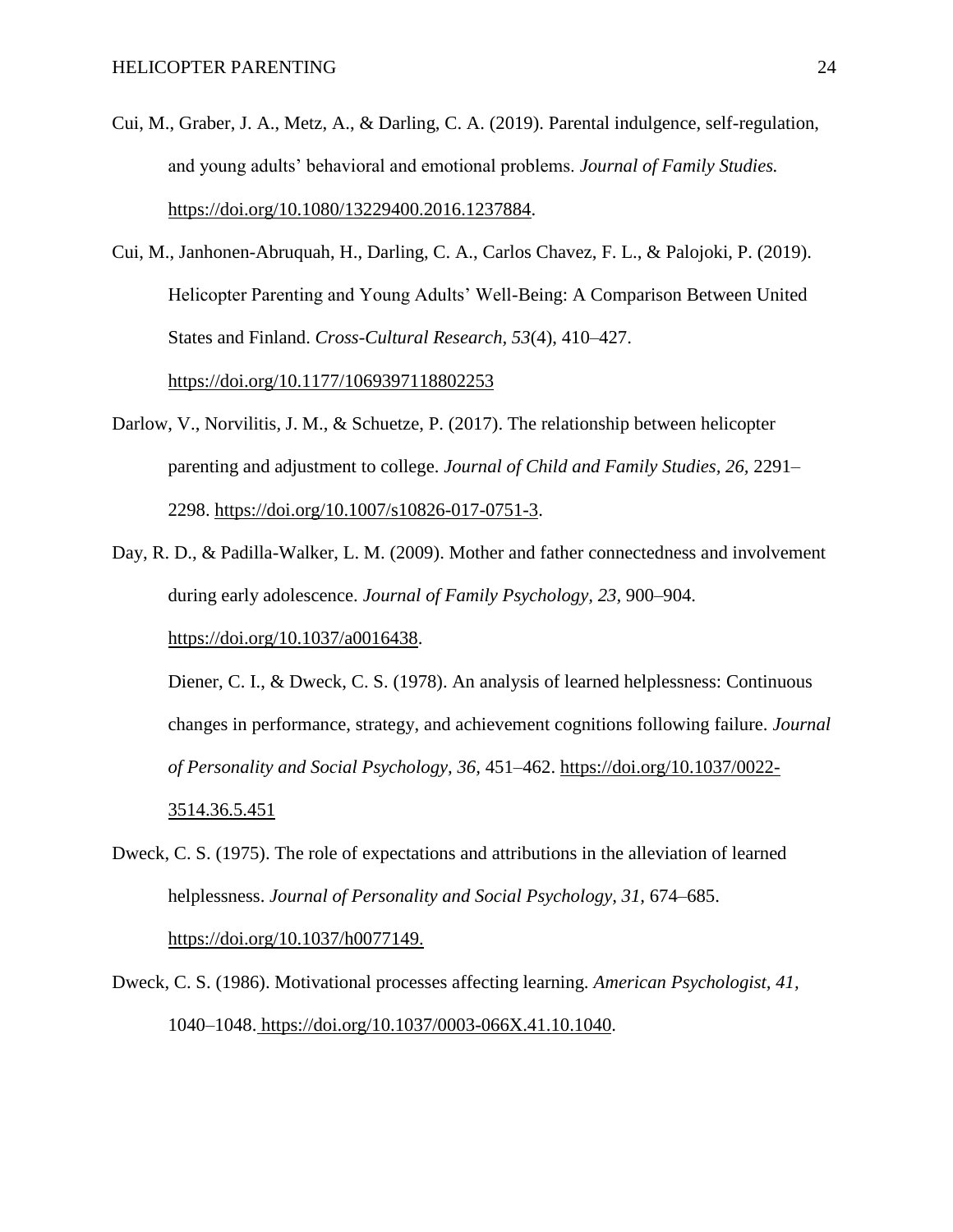Dweck, C. S. (2000). *Self-theories: Their role in motivation, personality, and development.* East Sussex: Psychology Press.

Dweck, C. S. (2007). The secret to raising smart kids. *Scientific American Mind, 18,* 36–43. [http://users.digitalkingdom.org/ ~rlpowell/public\\_media/raising\\_smart\\_kids.pdf.](http://users.digitalkingdom.org/) Dweck, C. S. (2010). Even geniuses work hard. *Educational Leadership, 68,* 16–20. [http://cdn-blogs.waukeeschools.org/maplegrovepdpost/files/2013/03/Even-Geniuses-](http://cdn-blogs.waukeeschools.org/maplegrovepdpost/files/2013/03/Even-Geniuses-Work-Hard.pdf.)[Work-Hard.pdf.](http://cdn-blogs.waukeeschools.org/maplegrovepdpost/files/2013/03/Even-Geniuses-Work-Hard.pdf.) 

- Dweck, C. S., Chiu, C. Y., & Hong, Y. Y. (1995). Implicit theories and their role in judgments and reactions: A word from two perspectives. *Psychological Inquiry, 6,* 267–285. [https://doi.org/10. 750 1207/s15327965pli0604\\_1.](https://doi.org/10.)
- Dweck, C. S., & Leggett, E. L. (1988). A social-cognitive approach to motivation and personality. *Psychological Review, 95,* 256–273. [https://doi.org/10.1037//0033-](https://doi.org/10.1037/0033-295X.95.2.256) [295X.95.2.256.](https://doi.org/10.1037/0033-295X.95.2.256)
- Dweck, C. S., & Reppucci, N. D. (1973). Learned helplessness and reinforcement responsibility in children. *Journal of Personality and Social Psychology, 25,* 109–116. [https://doi.org/10.1037/h0034248.](https://doi.org/10.1037/h0034248)
- Dweck, C. S., & Yeager, D. S. (2019). Mindsets: A View from Two Eras. *Perspectives on Psychological Science, 14,* 481-496.

Fingerman, K. L., Cheng, Y. P., Wesselmann, E. D., Zarit, S., Furstenberg, F., & Birditt, K. S. (2012). Helicopter parents and landing pad kids: Intense parental support of grown children. *Journal of Marriage and Family, 74,* 880–896. [https://doi.org/10.1111/j.1741-](https://doi.org/10.1111/j.1741-3737.2012.00987.x) [3737.2012.00987.x.](https://doi.org/10.1111/j.1741-3737.2012.00987.x)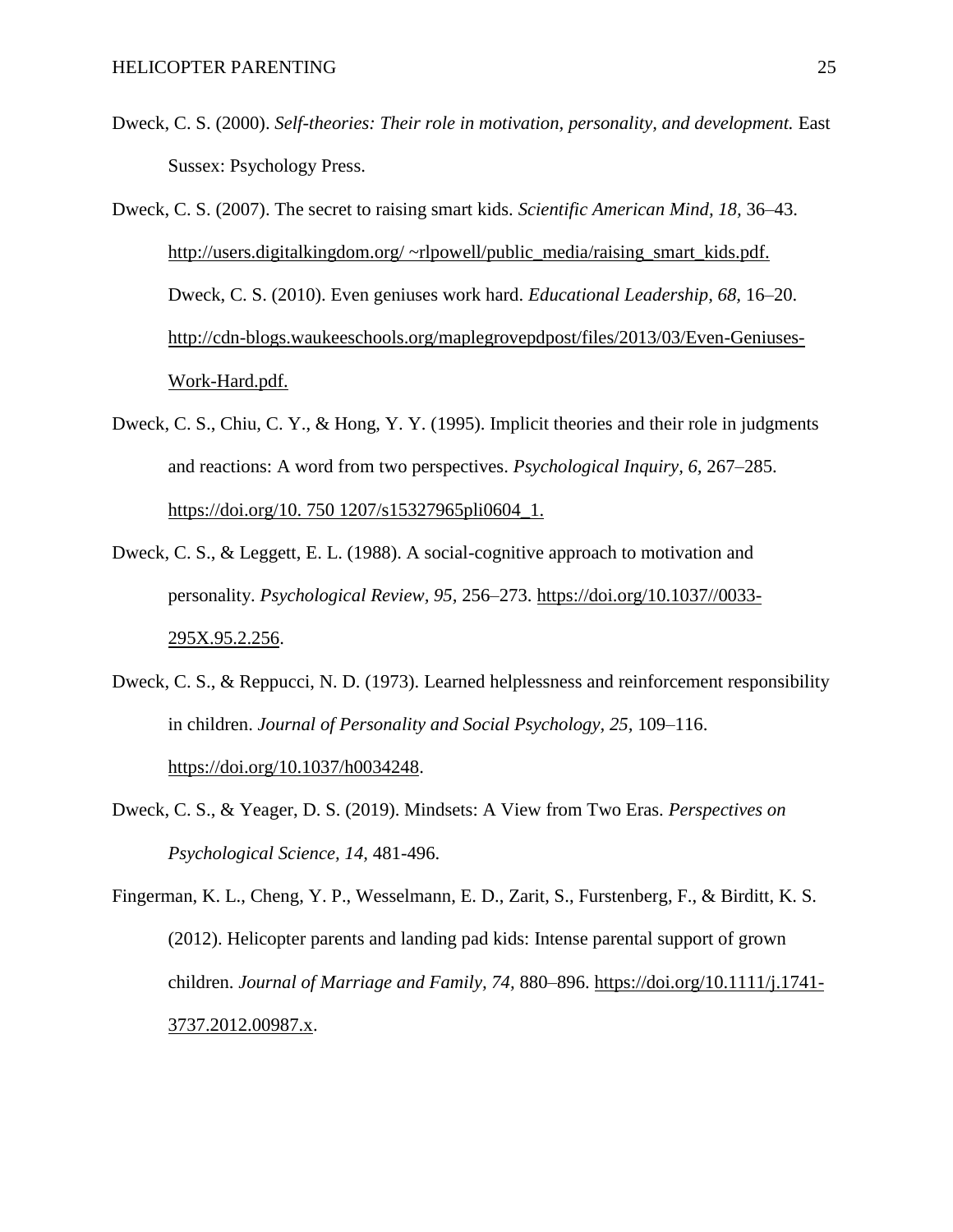- Fletcher, K.L., Pierson, E.E., Speirs Neumeister, K.L., & Finch, W. H. (2020). Overparenting and Perfectionistic Concerns Predict Academic Entitlement in Young Adults. *Journal of Child and Family Studies 29,* 348–357.<https://doi.org/10.1007/s10826-019-01663-7>
- Givertz, M., & Segrin, C. (2014). The association between over involved parenting and young adults' self-efficacy, psychological entitlement, and family communication. *Communication Research, 41,* 1111–1136.
- Grant, H., & Dweck, C. S. (2003). Clarifying achievement goals and their impact. *Journal of Personality and Social Psychology, 85,* 541–553.

<https://doi.org/10.1177/0093650212456392.>

- Gunderson, E. A., Gripshover, S. J., Romero, C., Dweck, C. S., Goldin‐Meadow, S., & Levine, S. C. (2013). Parent praise to 1‐to 3-year-olds predicts children's motivational frameworks 5 years later. *Child Development, 84,* 1526–1541. <https://doi.org/10.1111/cdev.12064.>
- Haimovitz, K., & Dweck, C. S. (2016). Parents' views of failure predict children's fixed and growth intelligence mind-sets. *Psychological Science, 27,* 859–869.

[https://doi.org/10.1177/0956797616639727.](https://doi.org/10.1177/0956797616639727)

- Haimovitz, K., & Dweck, C. S. (2017). The origins of children's growth and fixed mindsets: New research and a new proposal. *Child Development, 88,* 1849–1859. [https://doi.org/10.1111/cdev.12955.](https://doi.org/10.1111/cdev.12955)
- Hayes, A. F. (2017). *Introduction to mediation, moderation, and conditional process analysis: A regression-based approach*. Guilford publications.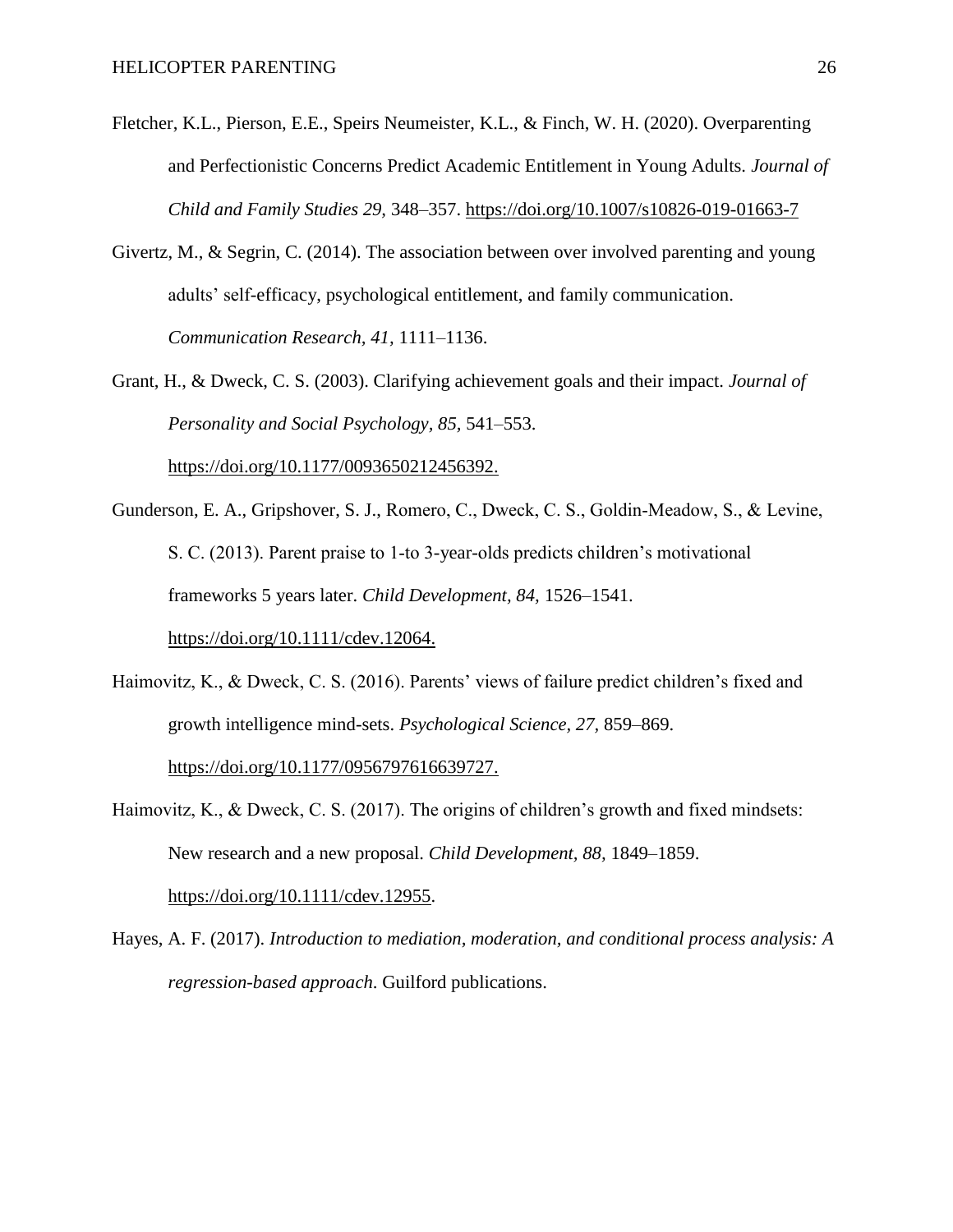- Hays, S. (1998). The fallacious assumptions and unrealistic prescriptions of attachment theory: A comment on "parents' socioemotional investment in children." *Journal of Marriage and Family, 60,* 782–790.<https://doi.org/10.2307/353546.>
- Hong, Y. Y., Chiu, C. Y., Dweck, C. S., Lin, D. M. S., & Wan, W. (1999). Implicit theories, attributions, and coping: A meaning system approach. *Journal of Personality and Social Psychology, 77,* 588–599.<https://doi.org/10.1037/0022-3514.77.3.588.>
- Hong, P., & Cui, M. (2020). Helicopter Parenting and College Students' Psychological Maladjustment: The Role of Self-control and Living Arrangement. *Journal of Child and Family Studies, 29,* 338–347.<https://doi.org/10.1007/s10826-019-01541-2>
- Hong, J. C., Hwang, M. Y., Kuo, Y. C., & Hsu, W. Y. (2015). Parental monitoring and helicopter parenting relevant to vocational student's procrastination and self-regulated learning. *Learning and Individual Differences, 42,* 139–146. <https://doi.org/10.1016/j.lindif.2015.08.003.>
- Hwang, W. & Jung, E. (2020). Parenting Practices, Parent–Child Relationship, and Perceived Academic Control in College Students. *Journal of Adult Development.*  <https://doi.org/10.1007/s10804-020-09346-0>
- Kamins, M. L., & Dweck, C. S. (1999). Person versus process praise and criticism: Implications for contingent self-worth and coping. *Developmental Psychology, 35,* 835.
- Kim, J. (2018). *Comparing Mothers' and Fathers' Helicopter Parenting as Predictors of Self-Efficacy Among Emerging Adults in College.* [Master's thesis, Central Washington University].
- Kim, S. Y., Wang, Y., Orozco-Lapray, D., Shen, Y., & Murtuza, M. (2013). Does "tiger parenting" exist? Parenting profiles of Chinese Americans and adolescent developmental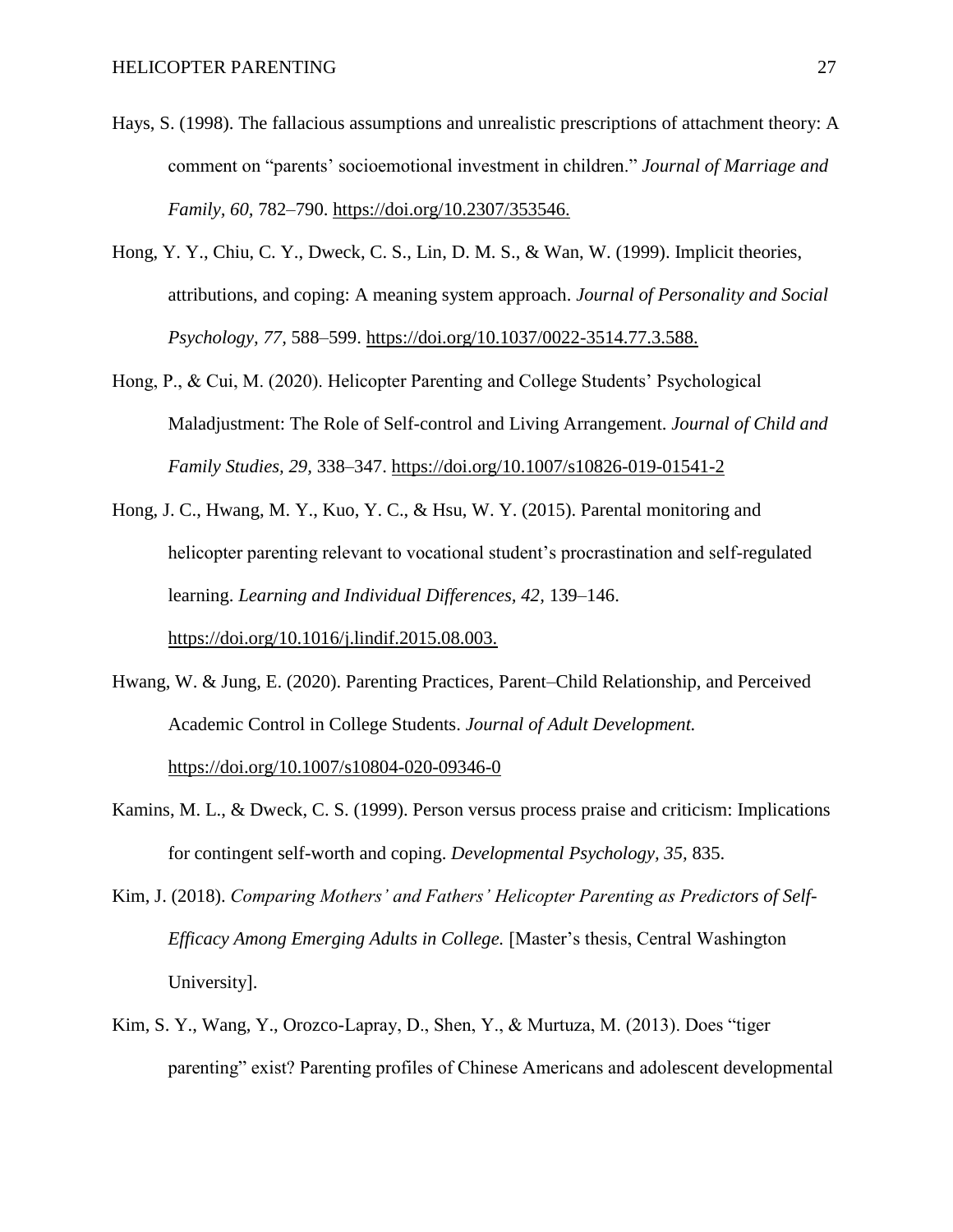outcomes. *Asian American Journal of Psychology, 4,* 7–18. [https://doi.org/10.1037/0012-](https://doi.org/10.1037/0012-1649.35.3.835.) [1649.35.3.835.](https://doi.org/10.1037/0012-1649.35.3.835.) 

- Kim, S. W., & Hill, N. E. (2015). Including fathers in the picture: A meta-analysis of parental involvement and students' academic achievement. *Journal of Educational Psychology, 107*(4), 919–934.<https://doi.org/10.1037/edu0000023.>
- Klein, M. B., & Pierce, Jr, J. D. (2009). Parental care aids, but parental overprotection hinders, college adjustment. *Journal of College Student Retention: Research, Theory & Practice, 11,* 167–181. [https://doi.org/10.2190/CS.11.2.a.](https://doi.org/10.2190/CS.11.2.a)
- Kouros, C. D., Pruitt, M. M., Ekas, N. V., Kiriaki, R., & Sunderland, M. (2017). Helicopter parenting, autonomy support, and college students' mental health and well-being: The moderating role of sex and ethnicity. *Journal of Child and Family Studies, 26,* 939–949. [https://doi.org/10.1007/s10826-016-0614-3.](https://doi.org/10.1007/s10826-016-0614-3)
- Lee, J., & Kang, S. (2018). Perceived Helicopter Parenting and Korean Emerging Adults' Psychological Adjustment: The Mediational Role of Parent–Child Affection and Pressure from Parental Career Expectations. *Journal of Child and Family Studies, 27*(11), 3672- 3686.
- LeMoyne, T., & Buchanan, T. (2011). Does "hovering" matter? Helicopter parenting and its effect on well-being. *Sociological Spectrum, 31,* 399–418. [https://doi.org/10.1080/02732173.2011. 574038.](https://doi.org/10.1080/02732173.2011.)
- Li, Y., & Bates, T. C. (2019). You can't change your basic ability, but you work at things, and that's how we get hard things done: Testing the role of growth mindset on response to setbacks, educational attainment, and cognitive ability. *Journal of Experimental Psychology: General, 148*(9), 1640-1655.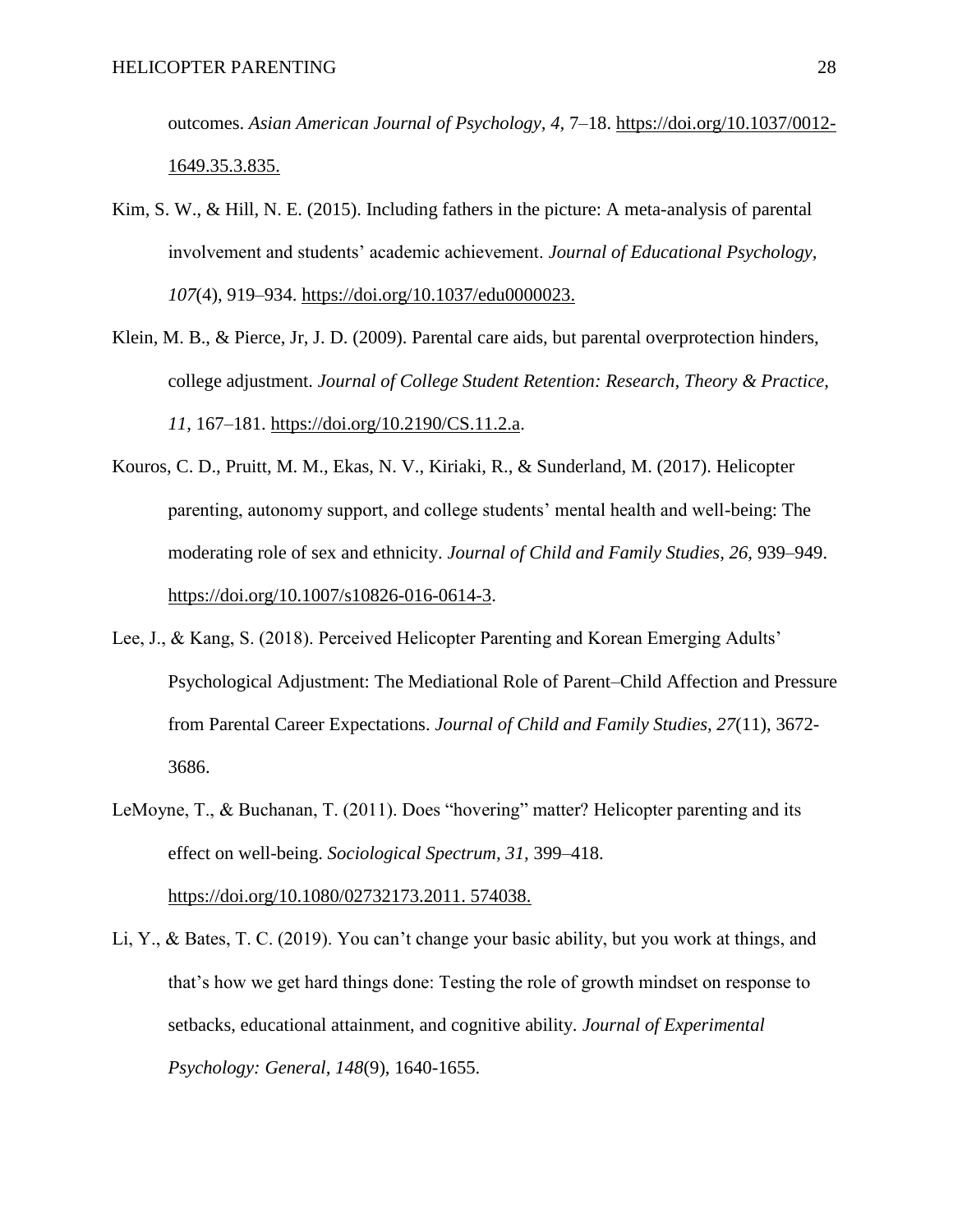- Love, H., Cui, M., Allen, J., Fincham, F. D., & May, R. W. (2019). Helicopter parenting and female university students' anxiety: does parents' gender matter? Families, Relationships and Societies. [https://doi.org/10.1332/204674319×15653625640669](https://doi.org/10.1332/204674319%C3%9715653625640669)
- Love, H., May, R. W., Cui, M., & Fincham, F. D. (2019). Helicopter parenting, self-control, and school burnout among emerging adults. Journal of Child and Family Studies. [https://doi.org/10.1007/s10826-019-01560-z.](https://doi.org/10.1007/s10826-019-01560-z)
- Marsiglio, W., Amato, P., Day, R. D., & Lamb, M. E. (2000). Scholarship on fatherhood in the 1990s and beyond. *Journal of Marriage and Family, 62,* 1173–1191. <https://doi.org/10.1111/j.1741-3737.2000.01173.x.>
- Moorman, E. A., & Pomerantz, E. M. (2010). Ability mindsets influence the quality of mothers' involvement in children's learning: An experimental investigation. *Developmental Psychology, 46,* 1354–1362.<https://doi.org/10.1037/a0020376.>
- Moreau, D., Macnamara, B. N., & Hambrick, D. Z. (2019). Overstating the role of environmental factors in success: A cautionary note. *Current Directions in Psychological Science, 28*(1), 28-33.
- Mueller, C. M., & Dweck, C. S. (1998). Praise for intelligence can undermine children's motivation and performance. *Journal of Personality and Social Psychology, 75,* 33–52. <https://doi.org/10.1037/0022-3514.75.1.33.>
- Nelson, L. J., Padilla-Walker, L. M., & Nielson, M. G. (2015). Is hovering smothering or loving? An examination of parental warmth as a moderator of relations between helicopter parenting and emerging adults' indices of adjustment. *Emerging Adulthood, 3,* 282–285. <https://doi.org/10.1177/2167696815576458.>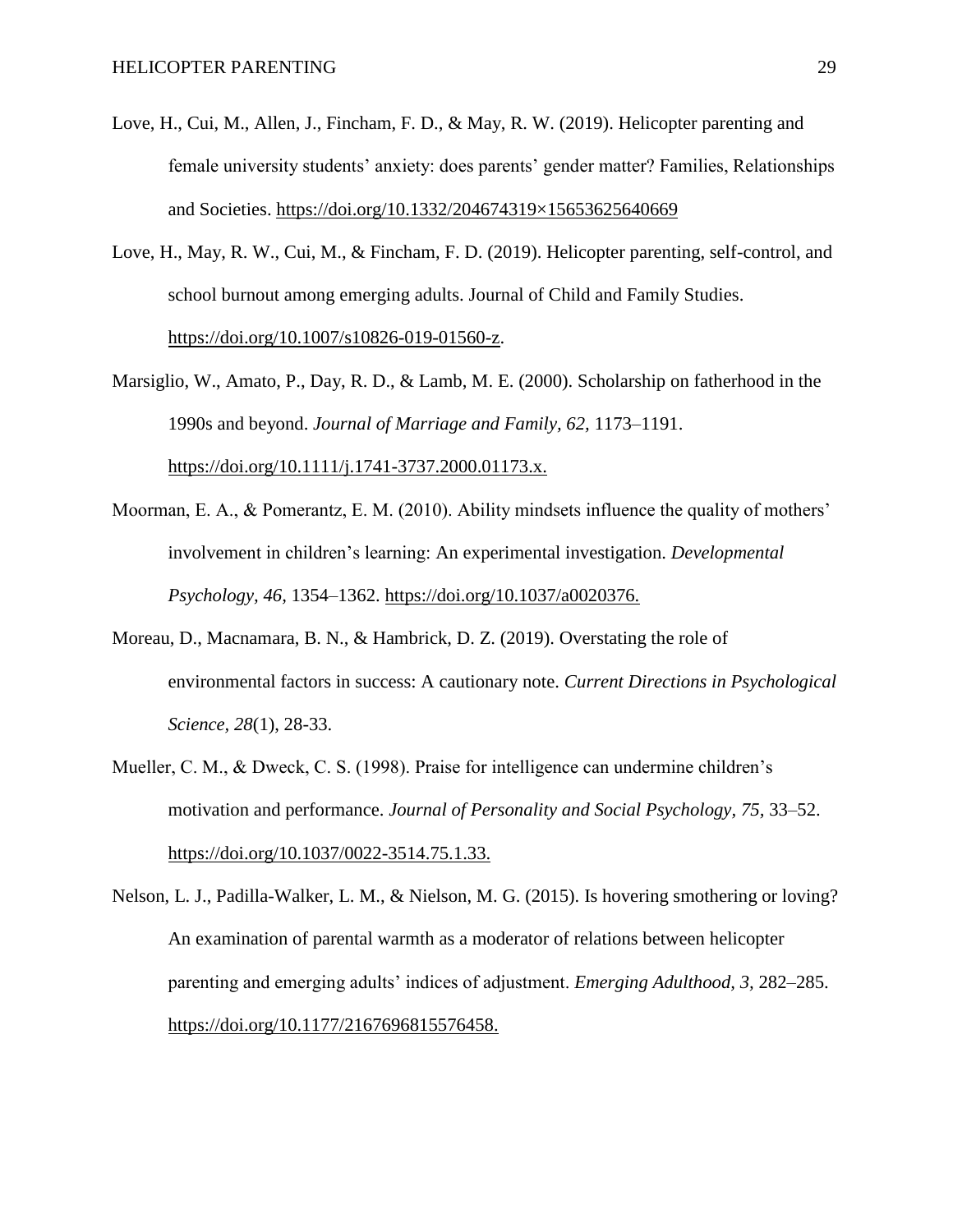- Nelson, M. K. (2010). *Parenting out of control: Anxious parents in uncertain times.* New York: New York University Press.
- Odenweller, K. G., Booth-Butterfield, M., & Weber, K. (2014). Investigating helicopter parenting, family environments, and relational outcomes for millennials. *Communication Studies, 65,* 407–425.<https://doi.org/10.1080/10510974.2013.811434.>
- Padilla-Walker, L. M., & Nelson, L. J. (2012). Black hawk down? Establishing helicopter parenting as a distinct construct from other forms of parental control during emerging adulthood. *Journal of Adolescence, 35,* 1177–1190. <https://doi.org/10.1016/j.adolescence.2012.03.007.>
- Padilla-Walker, L. M., Son, D., Nelson, L.J. (2019) Profiles of Helicopter Parenting, Parental Warmth, and Psychological Control During Emerging Adulthood. *Emerging Adulthood*, 1–13.<https://doi.org/10.1177/2167696818823626>
- Park, D., Gunderson, E. A., Tsukayama, E., Levine, S. C., & Beilock, S. L. (2016). Young children's motivational frameworks and math achievement: Relation to teacher-reported instructional practices, but not teacher theory of intelligence. *Journal of Educational Psychology, 108,* 300–313.<https://doi.org/10.1037/edu0000064.>
- Paunesku, D., Walton, G.M., Romero, C., Smith, E.N., Yeager, D.S., & Dweck, C.S. (2015). Mind-set interventions are a scalable treatment for academic underachievement. *Psychological Science.* Advance Publication Online. doi:10.1177/0956797615571017
- Pelegrina, S., Garcıa-Linares, M. C., & Casanova, P. F. (2003). ́Adolescents and their parents' perceptions about parenting characteristics. Who can better predict the adolescent's academic competence? *Journal of Adolescence, 26,* 651–665. [https://doi.org/10.1016/S0140-1971\(03\)00062-9.](https://doi.org/10.1016/S0140-1971(03)00062-9)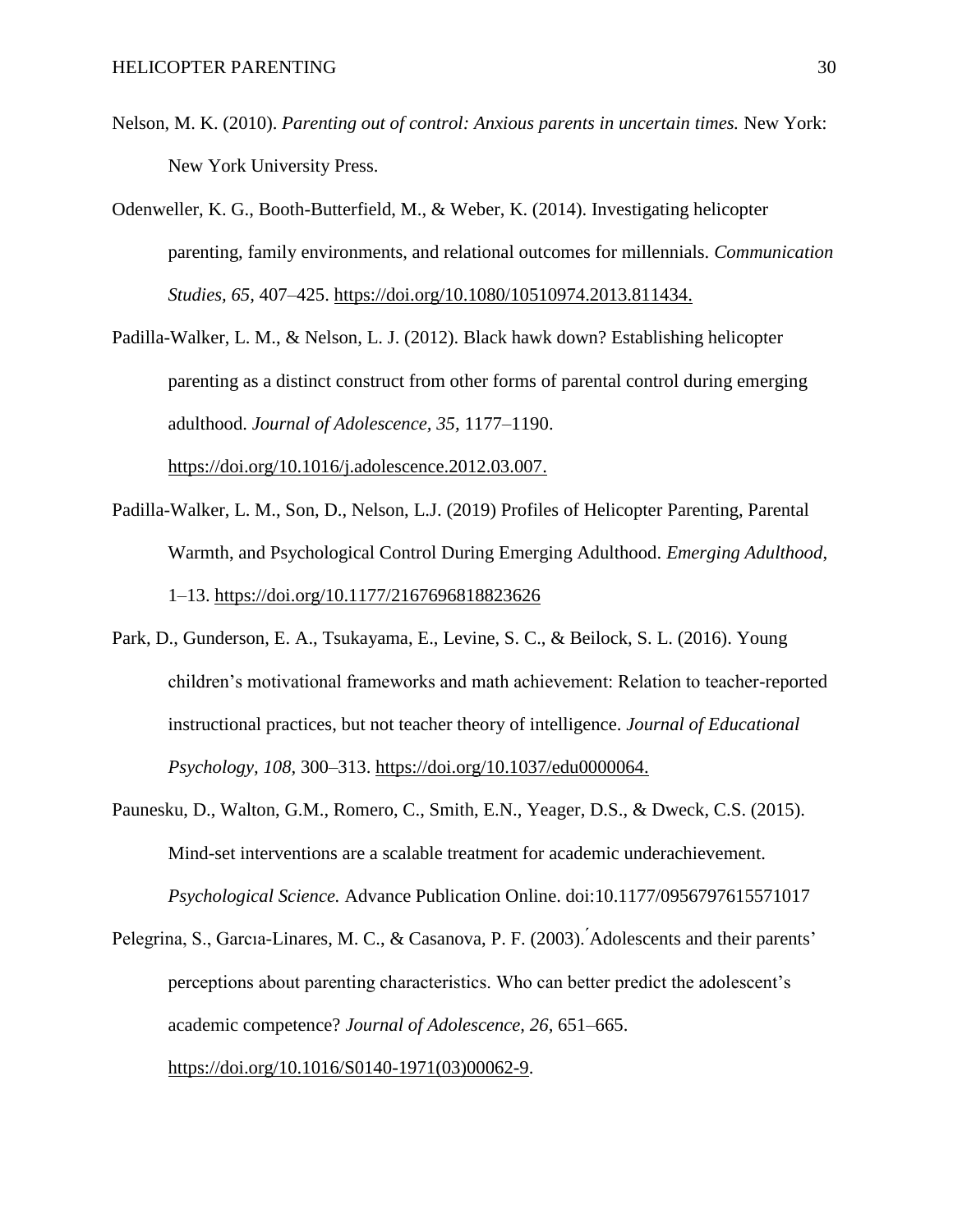- Pleck, J. H. (2012). Integrating father involvement in parenting research. *Parenting, 12,* 243– 253.<https://doi.org/10.1080/15295192.2012.683365.>
- Pomerantz, E. M., & Kempner, S. G. (2013). Mothers' daily person and process praise: Implications for children's theory of intelligence and motivation. *Developmental Psychology, 49,* 2040–2046.<https://doi.org/10.1037/a0031840.>
- Rattan, A., Savani, K., Chugh, D., & Dweck, C. S. (2015). Leveraging mindsets to promote academic achievement: Policy recommendations. *Perspectives on Psychological Science, 10*(6), 721-726.
- Reed, K., Duncan, J. M., Lucier-Greer, M., Fixelle, C., & Ferraro, A. J. (2016). Helicopter parenting and emerging adult self-efficacy: Implications for mental and physical health. *Journal of Child and Family Studies, 25,* 3136–3149. [https://doi.org/10.1007/s10826-](https://doi.org/10.1007/s10826-016-0466-x) [016-0466-x.](https://doi.org/10.1007/s10826-016-0466-x)
- Rousseau, S., & Scharf, M. (2015). "I will guide you" The indirect link between overparenting and young adults' adjustment. *Psychiatry Research, 228,* 826–834. <https://doi.org/10.1016/j.psychres.2015.05.016.>
- Ruble, D. N., Martin, C.L., & Berenbaum, S. A. (2006). Gender development. In W. Damon (Series Ed.) & N. Eisenberg (Vol. Ed.), *Handbook of Child Psychology: Vol. 3. Social, Emotional, and Personality Development.* 6th ed. (pp. 858–932). Hoboken, NJ: Wiley.
- Schiffrin, H. H., Erchull, M.J., Sendrick, E., Yost, J. C., Power, V., & Saldanha, E. R. (2019). The Effects of Maternal and Paternal Helicopter Parenting on the Self-determination and Well-being of Emerging Adults. *Journal of Child and Family Studies, 28,* 3346–3359. <https://doi.org/10.1007/s10826-019-01513-6>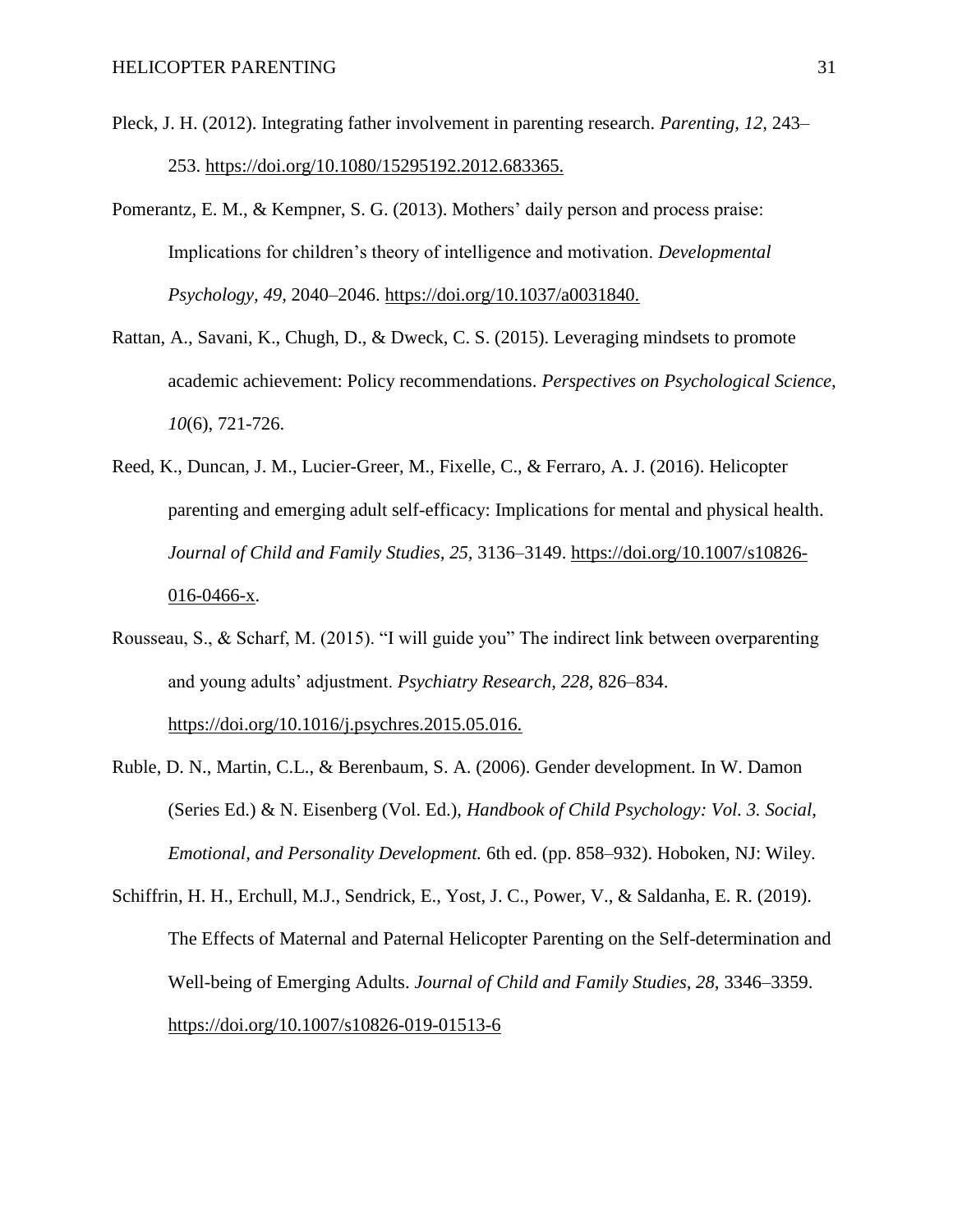- Schiffrin, H. H., & Liss, M. (2017). The effects of helicopter parenting on academic motivation. *Journal of Child and Family Studies, 26,* 1472–1480. [https://doi.org/10.1007/s10826-](https://doi.org/10.1007/s10826-017-0658-z.) [017-0658-z.](https://doi.org/10.1007/s10826-017-0658-z.)
- Schiffrin, H. H., Liss, M., Geary, K., Miles-McLean, H., Tashner, T., Hagerman, C., & Rizzo, K. (2014). Mother, father, or parent? College students' intensive parenting attitudes differ by referent. *Journal of Child and Family Studies, 23,* 1073–1080. <https://doi.org/10.1007/s10826-013-9764-8.>
- Schiffrin, H. H., Liss, M., Miles-McLean, H., Geary, K. A., Erchull, M. J., & Tashner, T. (2014). Helping or hovering? The effects of helicopter parenting on college students' well-being. *Journal of Child and Family Studies, 23,* 548–557. [https://doi.org/10.1007/s10826-013-](https://doi.org/10.1007/s10826-013-9716-3.) [9716-3.](https://doi.org/10.1007/s10826-013-9716-3.)
- Schiffrin, H. H., Yost, J. C., Power, V., Saldanha, E. R., & Sendrick, E. (2019). Examining the Relationship between Helicopter Parenting and Emerging Adults' Mindsets Using the Consolidated Helicopter Parenting Scale. *Journal of Child and Family Studies, 28,* 1207- 1219. [https://doi.org/10.1007/s10826-019-01360-5.](https://doi.org/10.1007/s10826-019-01360-5)
- Seabrook, A. L. (2017). *Fixed and Growth Mindset in Undergraduate Students: Impacts on Academic Achievement and Resilient Behaviors.* University of Mississippi.
- Segrin, C., Woszidlo, A., Givertz, M., Bauer, A., & Murphy, M. T. (2012). The association between overparenting, parent-child communication, and entitlement and adaptive traits in adult children. *Family Relations, 61,* 237–252. [https://doi.org/10.1111/j.1741-](https://doi.org/10.1111/j.1741-3729.2011.00689.x) [3729.2011.00689.x.](https://doi.org/10.1111/j.1741-3729.2011.00689.x)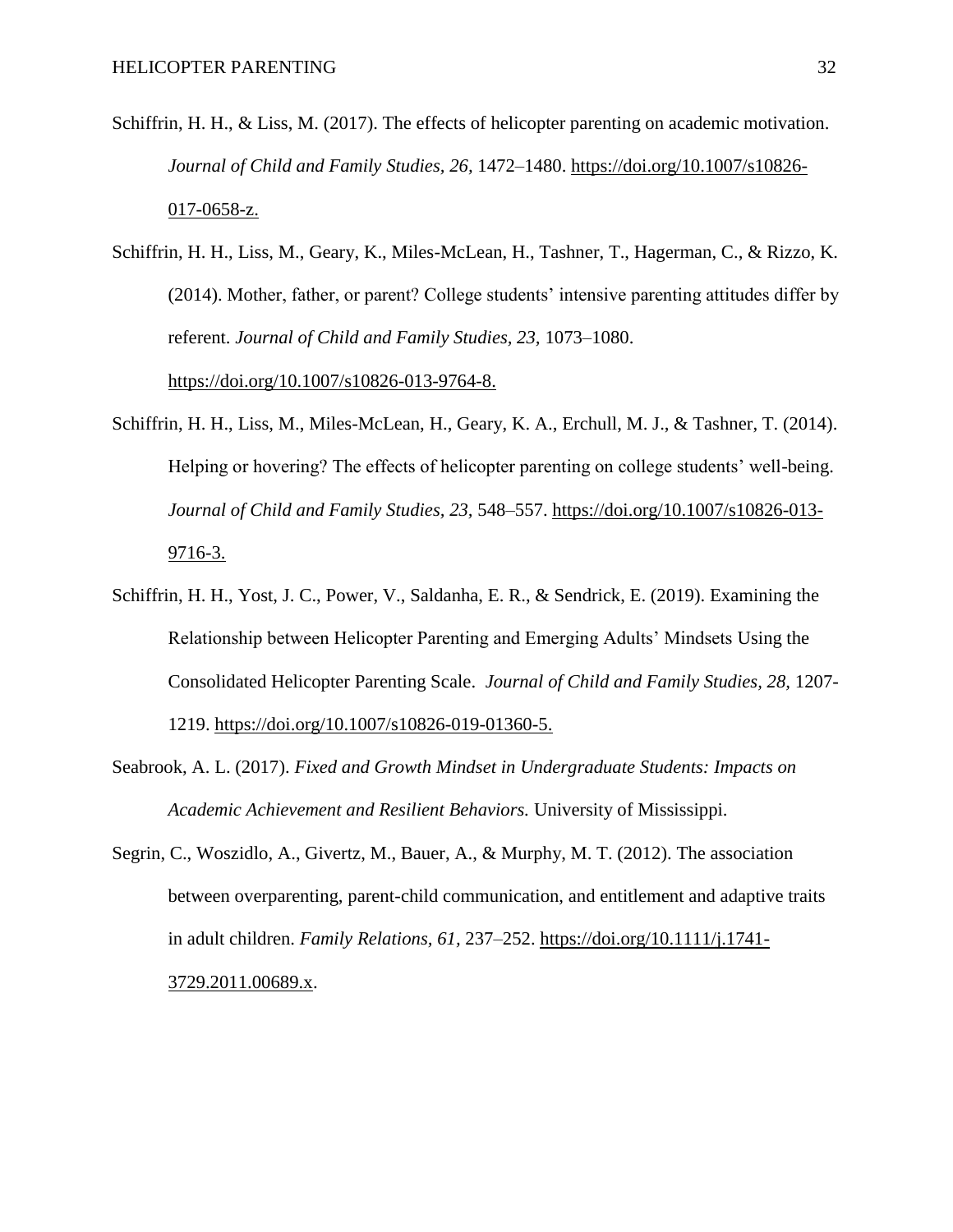- Segrin, C., Woszidlo, A., Givertz, M., & Montgomery, N. (2013). Parent and child traits associated with overparenting. *Journal of Social and Clinical Psychology, 32,* 569–595. <https://doi.org/10.1521/jscp.2013.32.6.569.>
- Shoup, R., Gonyea, R. M., & Kuh, G. D. (2009). Helicopter parents: Examining the impact of highly involved parents on student engagement and educational outcomes. Paper presented at the 49th Annual Forum of the Association for Institutional Research, Atlanta, Georgia.

[http://cpr.indiana.edu/uploads/AIR%202009%20Impact%20of%20Helicopter%20Parents](http://cpr.indiana.edu/uploads/AIR%202009%20Impact%20of%20Helicopter%20Parents.pdf.) [.pdf.](http://cpr.indiana.edu/uploads/AIR%202009%20Impact%20of%20Helicopter%20Parents.pdf.)

- Sisk, V. F., Burgoyne, A. P., Sun, J., Butler, J. L., & Macnamara, B. N. (2018). To what extent and under which circumstances are growth mind-sets important to academic achievement? Two meta-analyses. *Psychological Science, 29,* 549–571. [https://doi.org/10.1177/0956797617739704.](https://doi.org/10.1177/0956797617739704)
- Somers, P., & Settle, J. (2010). The helicopter parent: Research toward a typology. *College and University: The Journal of the American Association of Collegiate Registrars, 86,* 18–27. [https://www.aacrao.org/research-publications/quarterly-journals/college-university](https://www.aacrao.org/research-publications/quarterly-journals/college-university-journal/article/c-u-archive/c-u-vol.-86-no.-1-summer-2010)[journal/article/c-u-archive/c-u-vol.-86-no.-1-summer-2010](https://www.aacrao.org/research-publications/quarterly-journals/college-university-journal/article/c-u-archive/c-u-vol.-86-no.-1-summer-2010)
- van Ingen, D. J., Freiheit, S. R., Steinfeldt, J. A., Moore, L. L., Wimer, D. J., Knutt, A. D., & Roberts, A. (2015). Helicopter parenting: The effect of an overbearing caregiving style on peer attachment and self‐efficacy. *Journal of College Counseling, 18,* 7–20.

[https://doi.org/10.1002/j.2161-1882.2015.00065.x.](https://doi.org/10.1002/j.2161-1882.2015.00065.x)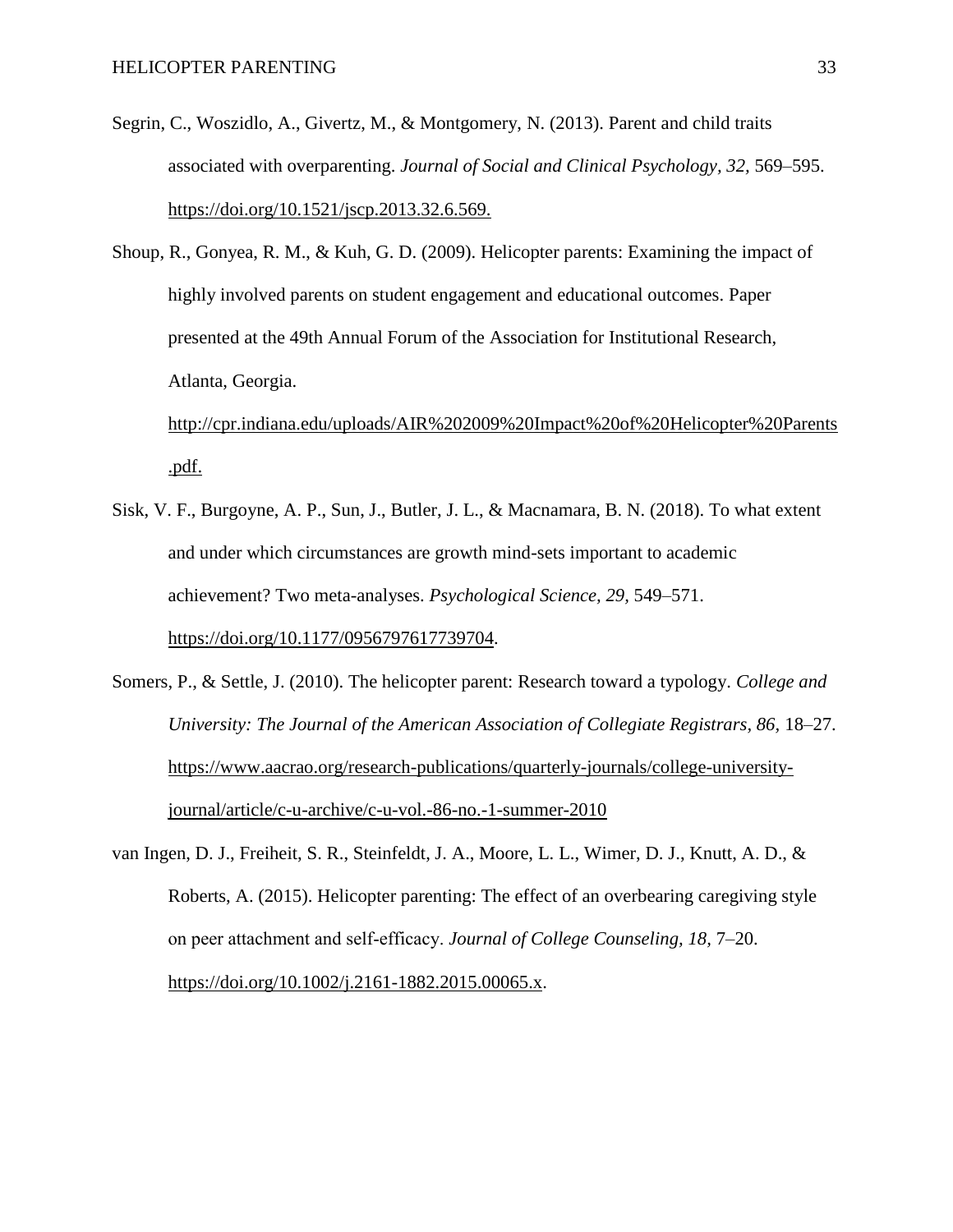- Wieland D., & Kucirka B. (2019). Helicopter Parenting and the Mental Health of iGen College Students. *Journal of Psychosocial Nursing and Mental Health Services.* doi: 10.3928/02793695-20191210-01 [online advanced release]
- Yeager, D., & Dweck, C. (2012). Mindsets That Promote Resilience: When Students Believe That Personal Characteristics Can Be Developed. *Educational Psychologist, 47*(4), 302- 314.
- Yeager, D. S., Hanselman, P., Walton, G. M., Murray, J. S., Crosnoe, R., Muller, C., Tipton, E., Schneider, B., Hulleman, C. S., Hinojosa, C. P., Paunesku, D., Romero, C., Flint, K., Roberts, A., Trott, J., Iachan, R., Buontempo, J., Yang, S. M., Carvalho, C. M., Hahn, P. R., ... Dweck, C. S. (2019). A national experiment reveals where a growth mindset improves achievement. *Nature, 573*(7774), 364-369.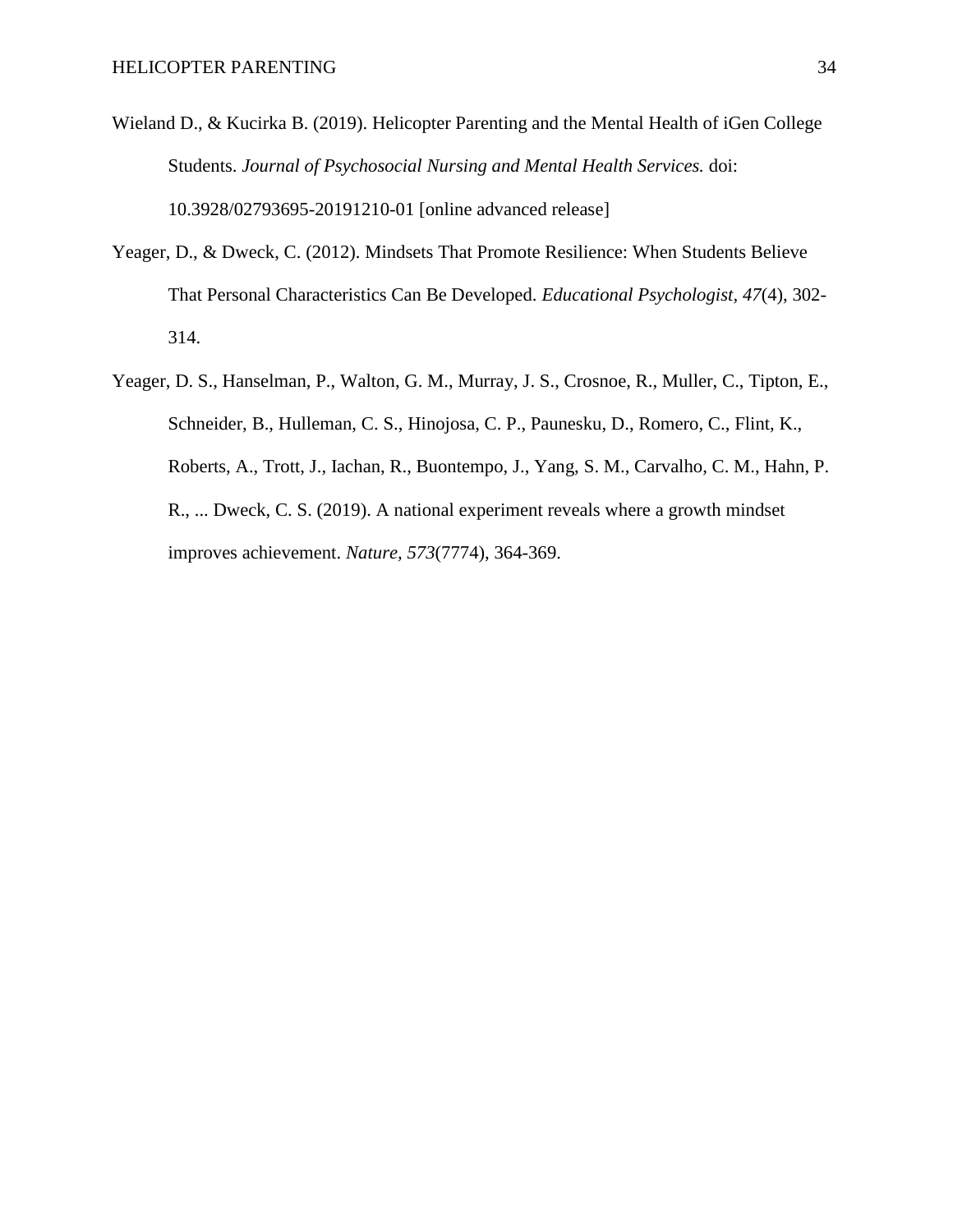### Table 1

*Means, standard deviations, and correlations of Maternal FMS, Paternal FMS, Maternal HP,* 

| Paternal HP, and IMS |  |
|----------------------|--|
|----------------------|--|

|                             | M(SD)      | $\mathbf{1}$ | 3<br>2 |          | $\overline{4}$ | 5        |
|-----------------------------|------------|--------------|--------|----------|----------------|----------|
| 1. Maternal FMS 2.48 (1.28) |            |              | .49*** | $.63***$ | $.27**$        | $-.31**$ |
| 2. Paternal FMS             | 2.35(1.14) |              |        | .20      | $.30**$        | $-.10$   |
| 3. Maternal HP              | 3.52(1.41) |              |        |          | $.57***$       | $-.33**$ |
| 4. Paternal HP              | 2.82(1.23) |              |        |          |                | $-.12$   |
| 5. IMS                      | 4.19(1.33) |              |        |          |                |          |

 $\frac{1}{2}$  \*\**p* < .01, \*\*\**p* < .001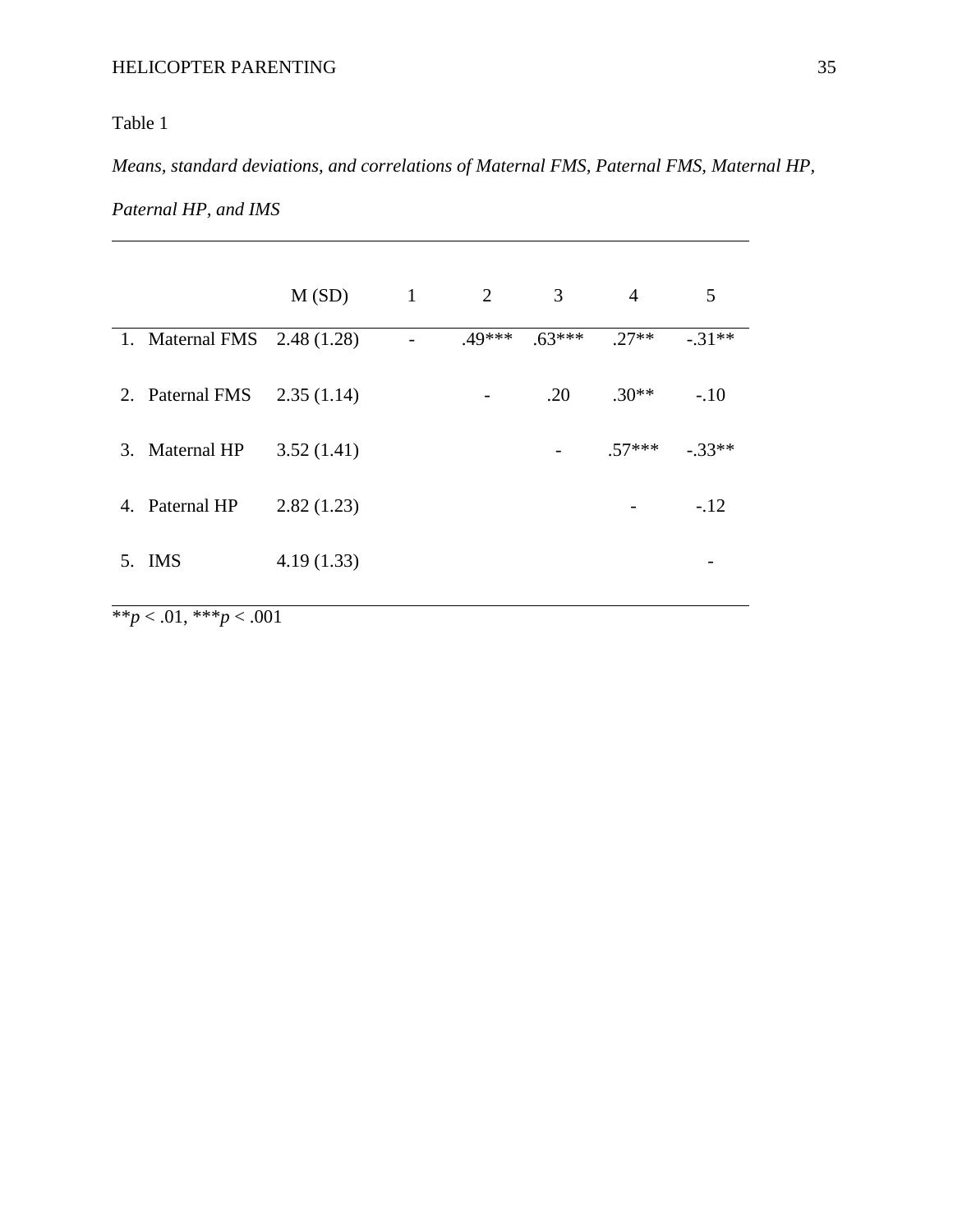### Table 2

# *Unstandardized Coefficients, Standard Errors, and Model Summary for Mediation Model*

|             |                | Maternal Helicopter |                   |                              |             | Paternal Helicopter         |           |                          |                             | Emerging Adults'          |      |                  |  |
|-------------|----------------|---------------------|-------------------|------------------------------|-------------|-----------------------------|-----------|--------------------------|-----------------------------|---------------------------|------|------------------|--|
|             |                |                     | Parenting $(M_1)$ |                              |             | Parenting $(M_2)$           |           |                          |                             | Intelligence Mindsets (Y) |      |                  |  |
|             |                | Coeff.              | $\cal SE$         | $\boldsymbol{p}$             |             | Coeff.                      | $\cal SE$ | $\boldsymbol{p}$         |                             | Coeff.                    | SE   | $\boldsymbol{p}$ |  |
| <b>MFMS</b> | a <sub>l</sub> | 0.75                | 0.10              | < .001                       | $a_2$       | 0.14                        | 0.11      | 0.20                     | $c^{\prime}$                | $-0.15$                   | 0.15 | 0.32             |  |
| <b>PFMS</b> | $a_3$          | $-0.17$             | 0.12              | 0.17                         | $a_4$       | 0.30                        | 0.13      | 0.02                     | c'                          | $-0.06$                   | 0.14 | 0.70             |  |
| <b>MHP</b>  |                |                     |                   |                              |             |                             |           | $\overline{\phantom{a}}$ | $b_I$                       | $-0.34$                   | 0.14 | 0.02             |  |
| PHP         |                |                     |                   |                              |             |                             |           | $\overline{\phantom{a}}$ | $b_2$                       | 0.15                      | 0.13 | 0.26             |  |
| Constant    | $i_{MI}$       | 2.04                | 0.29              | < .001                       | $i_{M2}$    | 1.80                        | 0.31      | < .001                   | $i_{y}$                     | 5.43                      | 0.40 | < .001           |  |
|             |                | $R^2 = .38$         |                   |                              | $R^2 = .12$ |                             |           |                          | $R^2 = .17$                 |                           |      |                  |  |
|             |                |                     |                   | $F(2, 94) = 28.69, p < .001$ |             | $F(2, 94) = 6.68, p = .002$ |           |                          | $F(4, 92) = 4.75, p = .002$ |                           |      |                  |  |